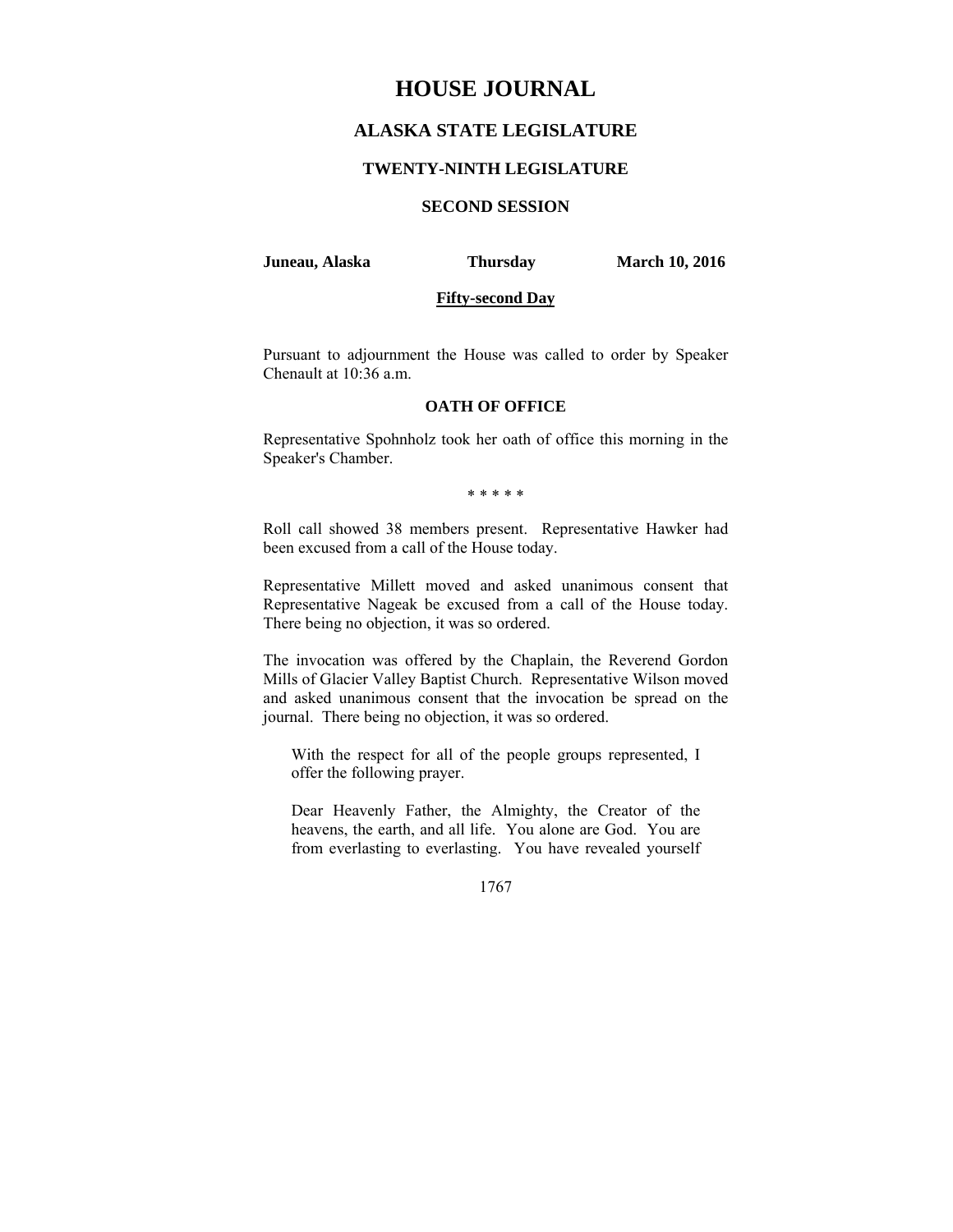to us through your powerful demonstration in creation, through your word, and especially through your one and only son Jesus. I pray Father that we would have clarity of mind and heart with a willingness to lead those we serve to seek your direction and will that we would make choices and decisions that honor you and would lead us on the path of righteousness. We live in difficult times, with challenges and choices that will have significant impact on the lives of all people in this great state of Alaska and potentially on our nation at large. We need your wisdom. We need your guidance. We need your direction. We need your healing. Father, give us a heart and desire for the truth that you provide. Enable us to recognize your word to indeed be the truth and that to choose your truth is to stand on the side of truth with the will and the courage to follow it. In this day and time it takes courage and commitment to live for you. I pray that we would have that will and courage. You have declared and demonstrated that all nations and individuals are held accountable before you and that to follow you brings the best of life and blessing. I pray that we would seek that blessing−the blessing that can come only from you that can bring life and peace to those who have a heart for you, and a heart for your word. You are willing to grant us the grace to follow you. I pray that we would be willing to receive it. In the name of your one and only son Jesus I offer this prayer. Amen.

The Pledge of Allegiance was led by Representative Munoz.

# **CERTIFICATION OF THE JOURNAL**

Representative Millett moved and asked unanimous consent that the journal for the 51st legislative day be approved as certified by the Chief Clerk. There being no objection, it was so ordered.

#### **MESSAGES FROM THE SENATE**

## **HCR 22**

A message dated March 9, 2016, was read stating the Senate passed: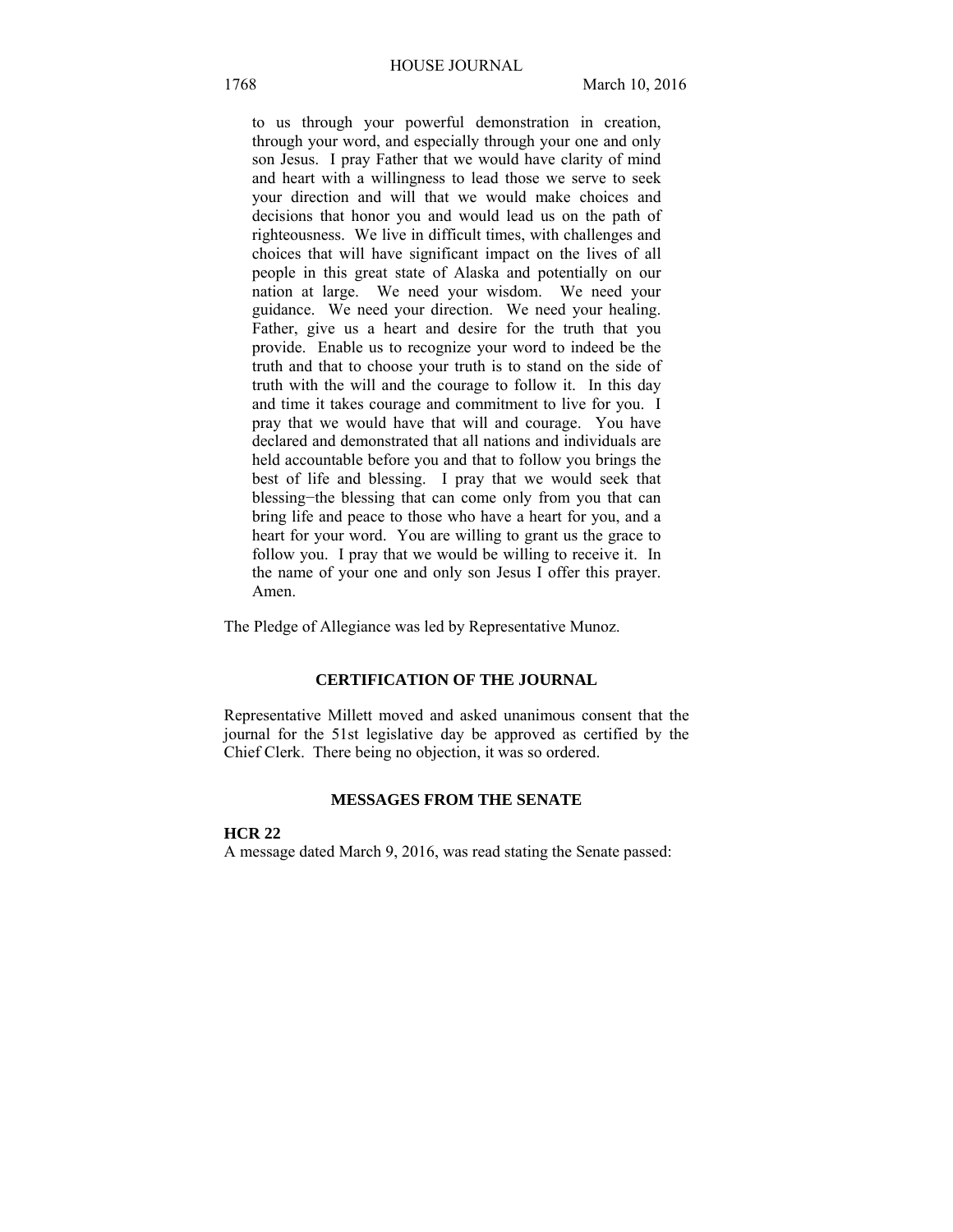## HOUSE CONCURRENT RESOLUTION NO. 22

Suspending Rules 24(c), 35, 41(b), and 42(e), Uniform Rules of the Alaska State Legislature, concerning Senate Bill No. 23, relating to opioid overdose drugs and to immunity for prescribing, providing, or administering opioid overdose drugs.

HCR 22 was referred to the Chief Clerk for enrollment.

#### **SB 23**

A message dated March 9, 2016 was read stating the Senate concurred in the House amendment to CSSB 23(JUD), thus adopting:

HOUSE CS FOR CS FOR SENATE BILL NO. 23(JUD)

"An Act relating to the practice of pharmacy; relating to the dispensing of opioid overdose drugs by a pharmacist; relating to opioid overdose drugs and to immunity for prescribing, providing, or administering opioid overdose drugs; and providing for an effective date."

A message dated March 9, 2016, was read stating the Senate passed the following, and it is transmitted for consideration:

# **FIRST READING AND REFERENCE OF SENATE BILLS**

#### **SB 18**

SENATE BILL NO. 18 by Senator Coghill, entitled:

"An Act exempting a health care sharing ministry from regulation as an insurer."

was read the first time and referred to the Labor & Commerce Committee.

#### **INTRODUCTION OF CITATIONS**

The following citations were introduced and referred to the Rules Committee for placement on the calendar: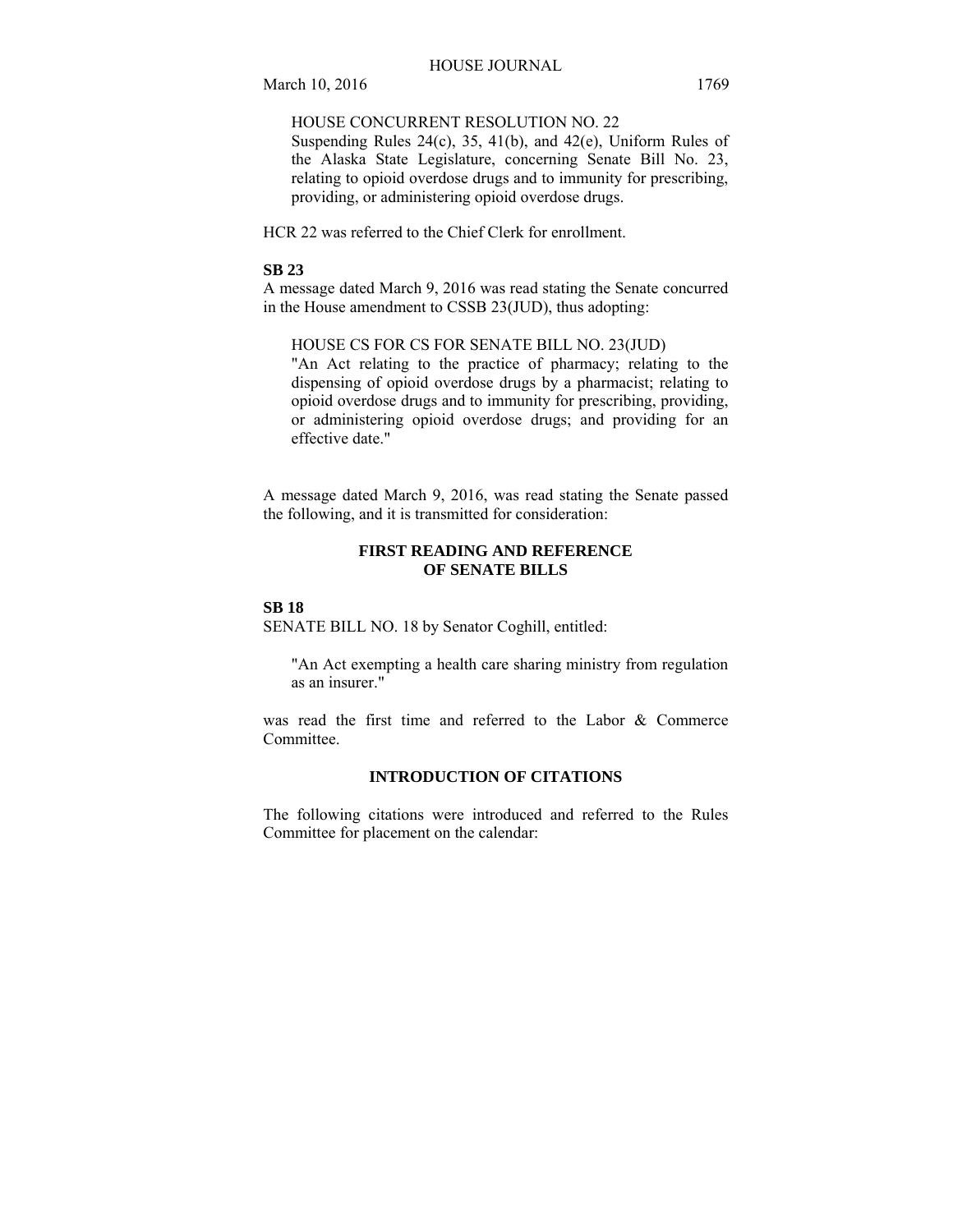Honoring - Harry Nevak By Representative Herron

Honoring - Pearl Watson, Fairbanks City Hostess By Senator Kelly; Representative Thompson

Honoring - Scott Thomas, 2015 Employee of the Year - ADOT&PF By Senator Giessel

Honoring - Christian Health Associated By Senator Giessel

# **CONSIDERATION OF THE DAILY CALENDAR**

# **THIRD READING OF HOUSE BILLS**

#### **HB 256**

The following, which was advanced to third reading from the March 9, 2016, calendar (page 1762), was read the third time:

#### CS FOR HOUSE BILL NO. 256(FIN)

"An Act making appropriations for the operating and loan program expenses of state government and for certain programs; capitalizing funds; amending appropriations; repealing appropriations; making supplemental appropriations; and providing for an effective date."

Representative Reinbold moved and asked unanimous consent that CSHB 256(FIN) be returned to second reading for the specific purpose of considering Amendment No. 1. There being no objection, it was so ordered.

The Speaker stated that, without objection, CSHB 256(FIN) would be returned to second reading for all amendments.

Amendment No. 1 was offered by Representative Reinbold:

Page 13, line 21: Delete "**9,756,900**" Insert "**8,756,900**"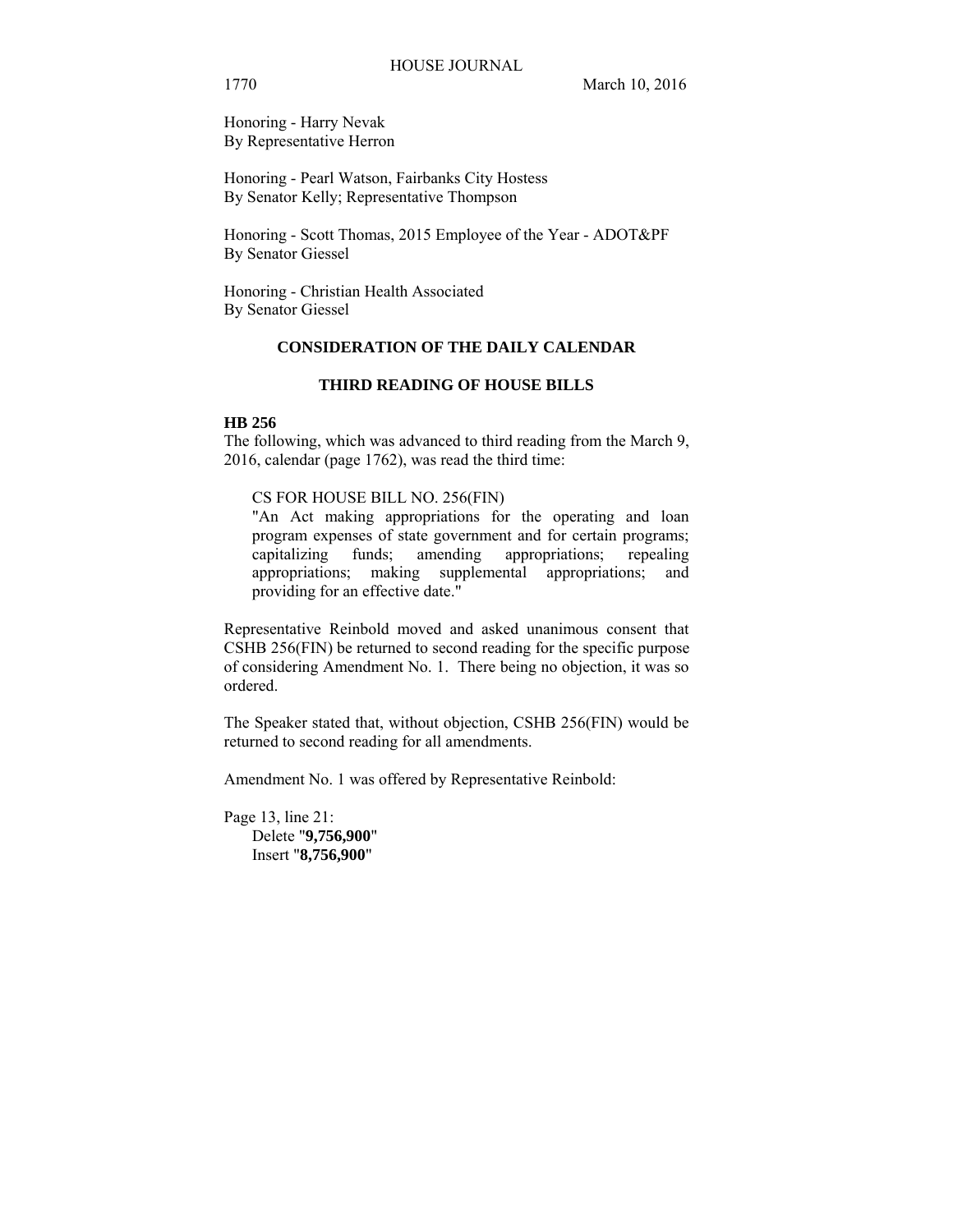Delete "**5,509,200**" Insert "**4,509,200**"

Page 13, line 28: Delete "2,552,000" Insert "1,552,000"

Adjust fund sources and totals accordingly.

Representative Reinbold moved and asked unanimous consent that Amendment No. 1 be adopted.

Representative Josephson objected.

The question being: "Shall Amendment No. 1 be adopted?" The roll was taken with the following result:

CSHB 256(FIN) Second Reading Amendment No. 1

# **YEAS: 1 NAYS: 37 EXCUSED: 2 ABSENT: 0**

Yeas: Reinbold

Nays: Chenault, Claman, Colver, Drummond, Edgmon, Foster, Gara, Gattis, Guttenberg, Herron, Hughes, Johnson, Josephson, Kawasaki, Keller, Kito, Kreiss-Tomkins, LeDoux, Lynn, Millett, Munoz, Neuman, Olson, Ortiz, Pruitt, Saddler, Seaton, Spohnholz, Stutes, Talerico, Tarr, Thompson, Tilton, Tuck, Vazquez, Wilson, Wool

Excused: Hawker, Nageak

And so, Amendment No. 1 was not adopted.

Amendment No. 2 was offered by Representative Reinbold:

Page 12, line 3: Delete "**234,430,300**" Insert "**229,430,300**" Delete "**15,914,900**" Insert "**14,422,900**"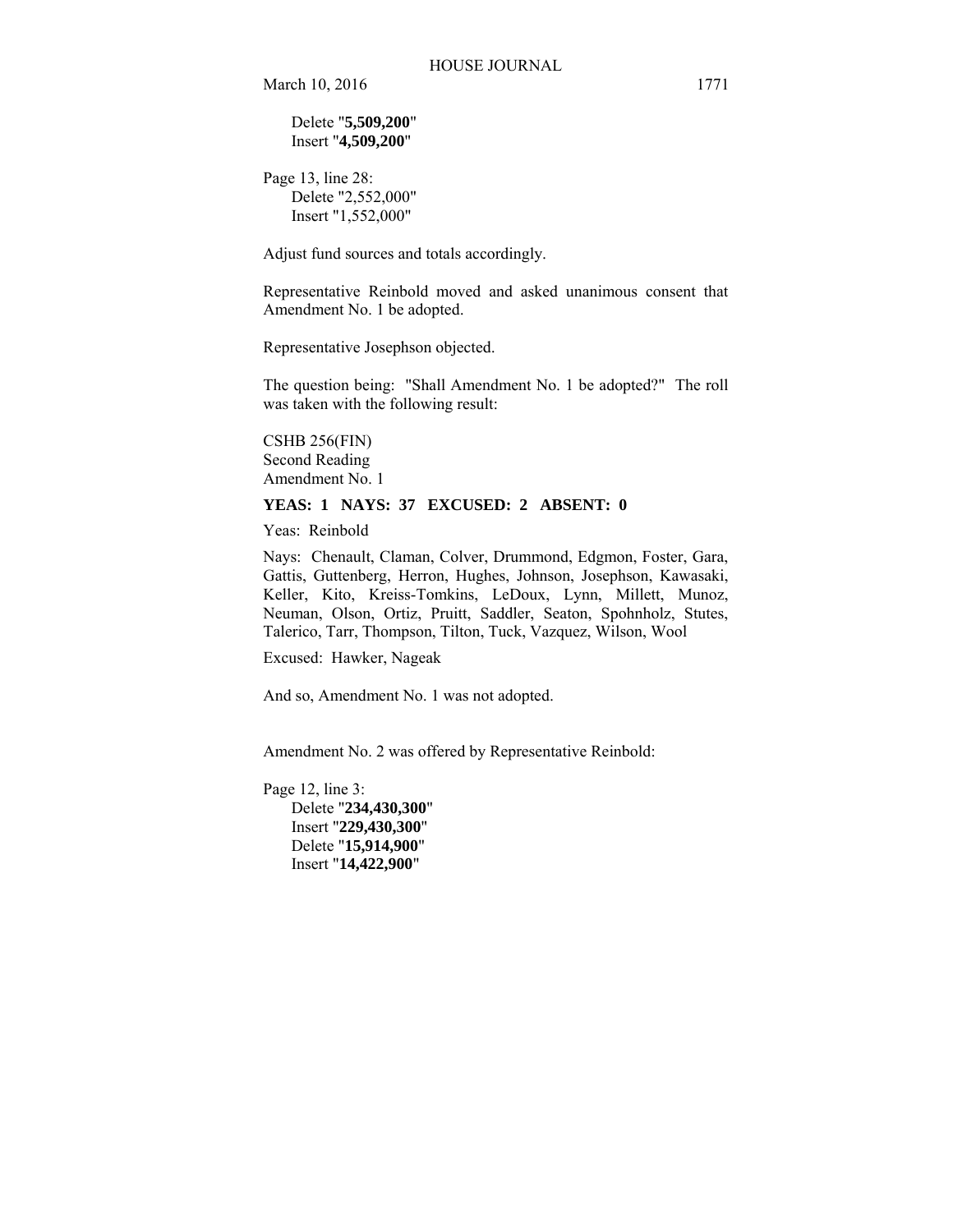Delete "**218,515,400**" Insert "**215,007,400**"

Page 12, line 4: Delete "160,366,500" Insert "155,366,500"

Adjust fund sources and totals accordingly.

Representative Reinbold moved and asked unanimous consent that Amendment No. 2 be adopted.

Representative Gattis objected.

The question being: "Shall Amendment No. 2 be adopted?" The roll was taken with the following result:

CSHB 256(FIN) Second Reading Amendment No. 2

# **YEAS: 3 NAYS: 35 EXCUSED: 2 ABSENT: 0**

Yeas: Ortiz, Reinbold, Tuck

Nays: Chenault, Claman, Colver, Drummond, Edgmon, Foster, Gara, Gattis, Guttenberg, Herron, Hughes, Johnson, Josephson, Kawasaki, Keller, Kito, Kreiss-Tomkins, LeDoux, Lynn, Millett, Munoz, Neuman, Olson, Pruitt, Saddler, Seaton, Spohnholz, Stutes, Talerico, Tarr, Thompson, Tilton, Vazquez, Wilson, Wool

Excused: Hawker, Nageak

Ortiz changed from "Nay" to "Yea".

And so, Amendment No. 2 was not adopted.

Amendment No. 3 was offered by Representative Reinbold:

Page 20, line 3: Delete "**301,419,500**" Insert "**283,694,800**" Delete "**150,369,300**" Insert "**132,644,600**"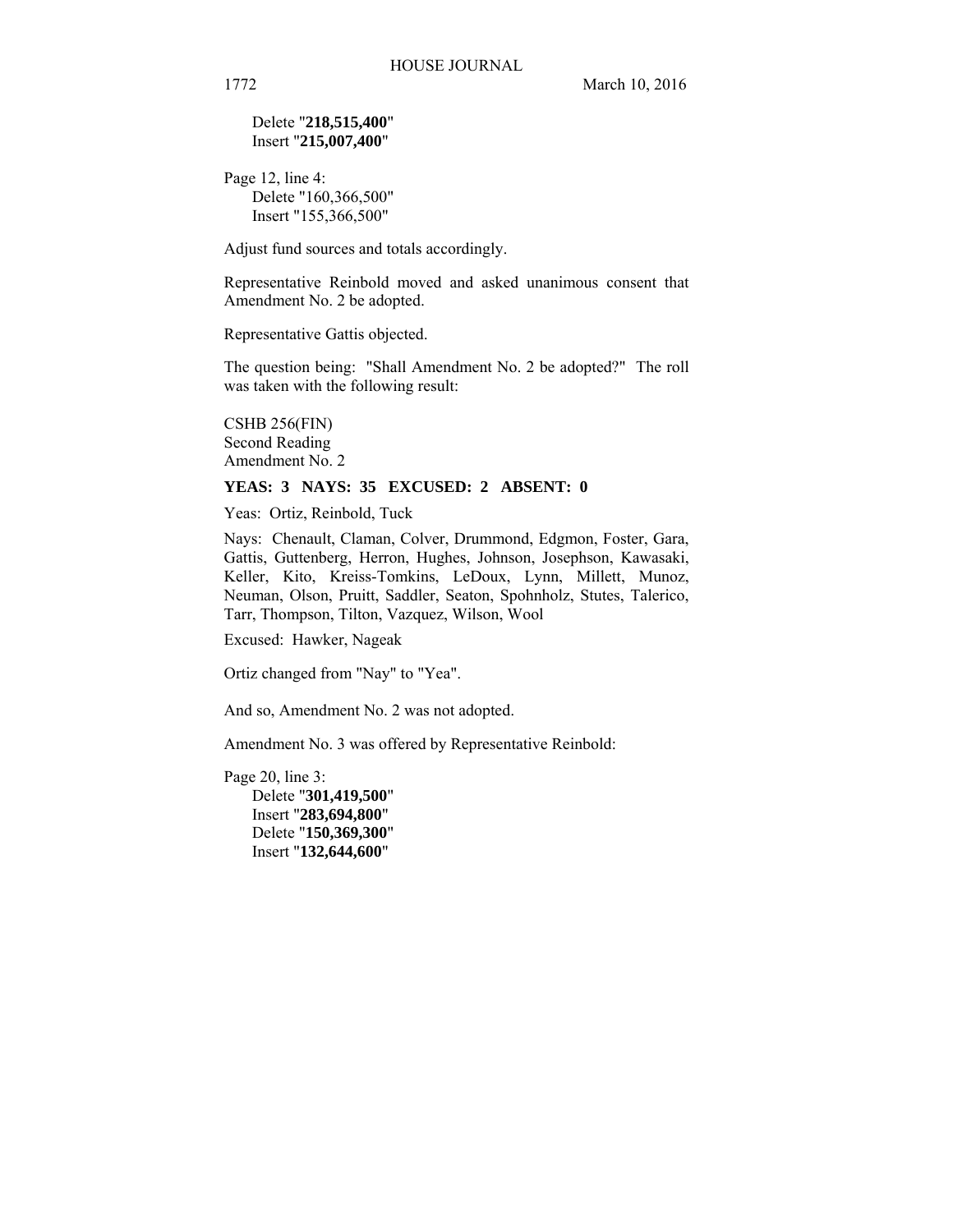Page 20, lines 15 - 16: Delete all material.

Adjust fund sources and totals accordingly.

Representative Reinbold moved and asked unanimous consent that Amendment No. 3 be adopted.

Representative Saddler objected.

The question being: "Shall Amendment No. 3 be adopted?" The roll was taken with the following result:

CSHB 256(FIN) Second Reading Amendment No. 3

# **YEAS: 1 NAYS: 37 EXCUSED: 2 ABSENT: 0**

Yeas: Reinbold

Nays: Chenault, Claman, Colver, Drummond, Edgmon, Foster, Gara, Gattis, Guttenberg, Herron, Hughes, Johnson, Josephson, Kawasaki, Keller, Kito, Kreiss-Tomkins, LeDoux, Lynn, Millett, Munoz, Neuman, Olson, Ortiz, Pruitt, Saddler, Seaton, Spohnholz, Stutes, Talerico, Tarr, Thompson, Tilton, Tuck, Vazquez, Wilson, Wool

Excused: Hawker, Nageak

And so, Amendment No. 3 was not adopted.

Amendment No. 4 was not offered.

Amendment No. 5 was offered by Representative Reinbold:

Page 7, line 30: Delete "**21,895,100**" Insert "**19,495,200**" Delete "**2,399,900**"

Page 8, line 9: Delete "21,895,100" Insert "19,495,200"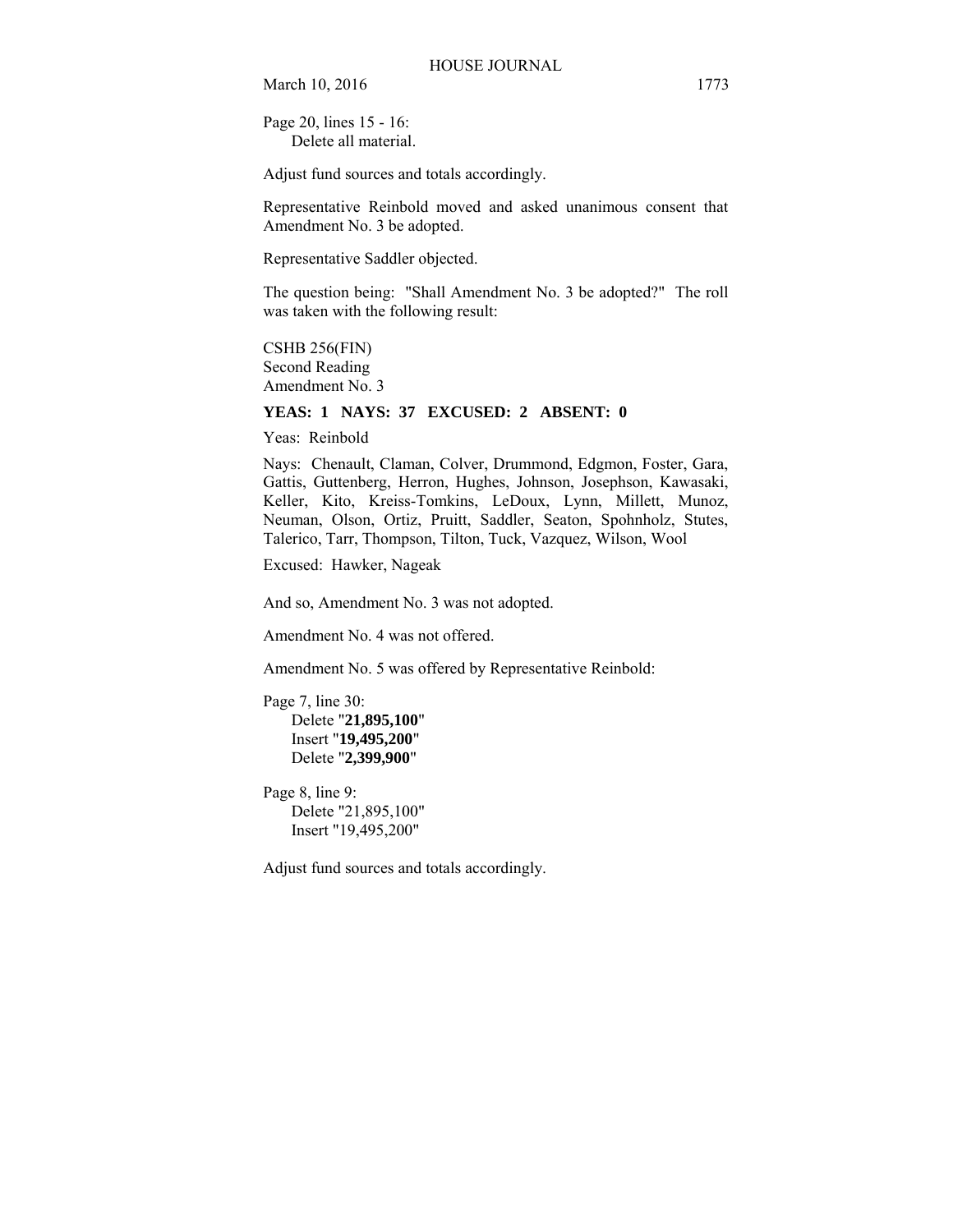Representative Reinbold moved and asked unanimous consent that Amendment No. 5 be adopted.

Representative Pruitt objected.

Representatives Millett, Herron, LeDoux, Stutes, Kreiss-Tomkins, Seaton, and Olson moved and asked unanimous consent to abstain from voting because of a conflict of interest. Objection was heard, and they were required to vote.

The question being: "Shall Amendment No. 5 be adopted?" The roll was taken with the following result:

CSHB 256(FIN) Second Reading Amendment No. 5

# **YEAS: 1 NAYS: 37 EXCUSED: 2 ABSENT: 0**

Yeas: Reinbold

Nays: Chenault, Claman, Colver, Drummond, Edgmon, Foster, Gara, Gattis, Guttenberg, Herron, Hughes, Johnson, Josephson, Kawasaki, Keller, Kito, Kreiss-Tomkins, LeDoux, Lynn, Millett, Munoz, Neuman, Olson, Ortiz, Pruitt, Saddler, Seaton, Spohnholz, Stutes, Talerico, Tarr, Thompson, Tilton, Tuck, Vazquez, Wilson, Wool

Excused: Hawker, Nageak

And so, Amendment No. 5 was not adopted.

Amendment No. 6 was offered by Representative Reinbold:

## Page 11, following line 22:

Insert new material to read:

"It is the intent of the legislature that the Department of Education and Early Development adhere to AS 14.07.020(b), which prohibits the department from expending money to implement standards established by the Common Core Standards Initiative. According to the commissioner, Alaska academic standards are based on the Common Core Standards Initiative. Alaska academic standards are "nearly identical" to the Common Core Standards Initiative. The department's Internet website confirms that Alaska academic standards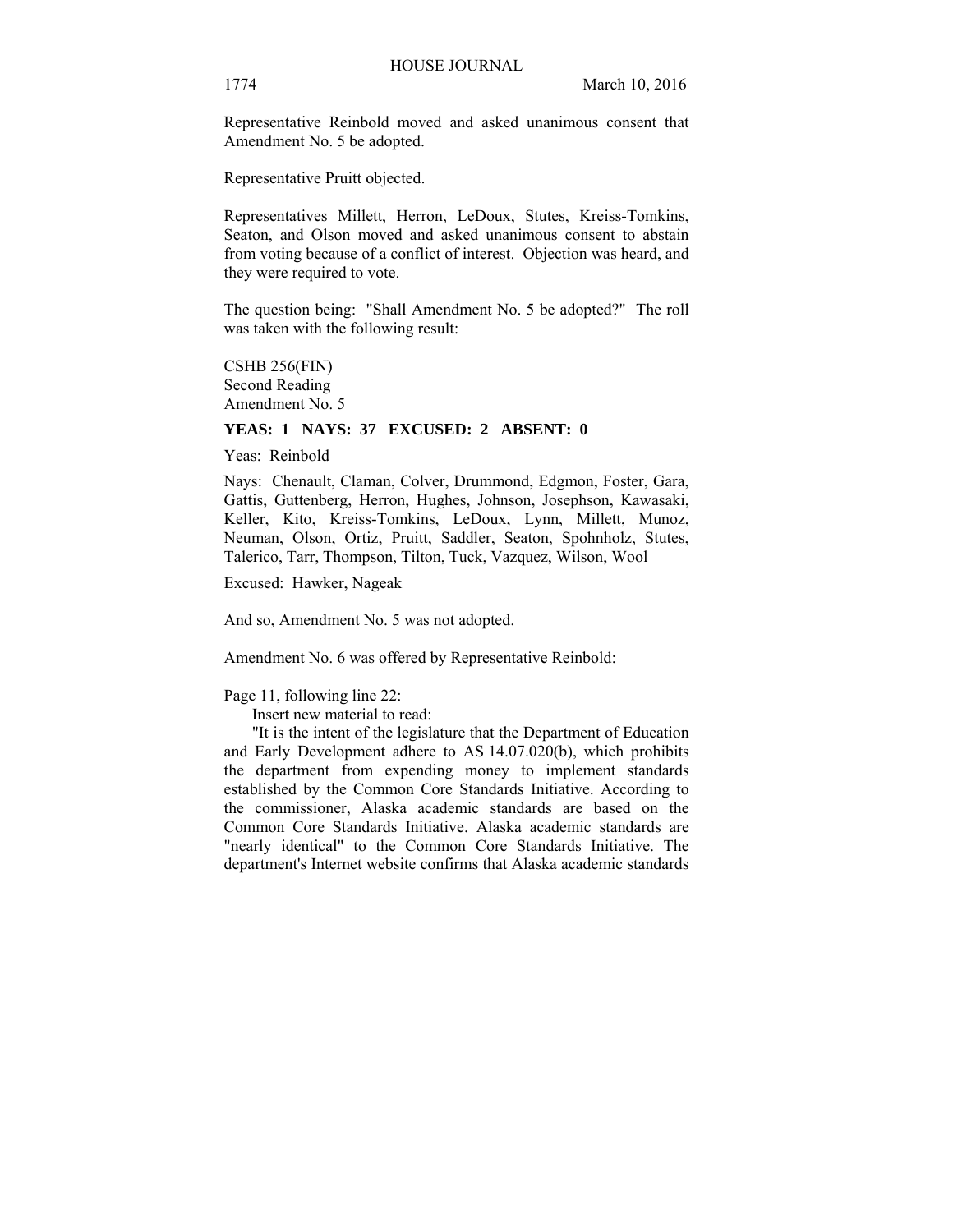were modified only for clarity from the Common Core Standards Initiative. To align with state statutes, the department shall adhere to AS 14.07.020(b)."

Representative Reinbold moved and asked unanimous consent that Amendment No. 6 be adopted.

Representative Wilson objected.

The question being: "Shall Amendment No. 6 be adopted?" The roll was taken with the following result:

CSHB 256(FIN) Second Reading Amendment No. 6

# **YEAS: 1 NAYS: 37 EXCUSED: 2 ABSENT: 0**

Yeas: Reinbold

Nays: Chenault, Claman, Colver, Drummond, Edgmon, Foster, Gara, Gattis, Guttenberg, Herron, Hughes, Johnson, Josephson, Kawasaki, Keller, Kito, Kreiss-Tomkins, LeDoux, Lynn, Millett, Munoz, Neuman, Olson, Ortiz, Pruitt, Saddler, Seaton, Spohnholz, Stutes, Talerico, Tarr, Thompson, Tilton, Tuck, Vazquez, Wilson, Wool

Excused: Hawker, Nageak

Wool changed from "Yea" to "Nay".

And so, Amendment No. 6 was not adopted.

The Speaker stated that, without objection, the House would recess until 1:30 p.m.; and so, the House recessed at 11:49 a.m.

## **AFTER RECESS**

The Speaker called the House back to order at 1:37 p.m.

\*\*Representative Lynn, who was excused (page 1748), left the Chamber.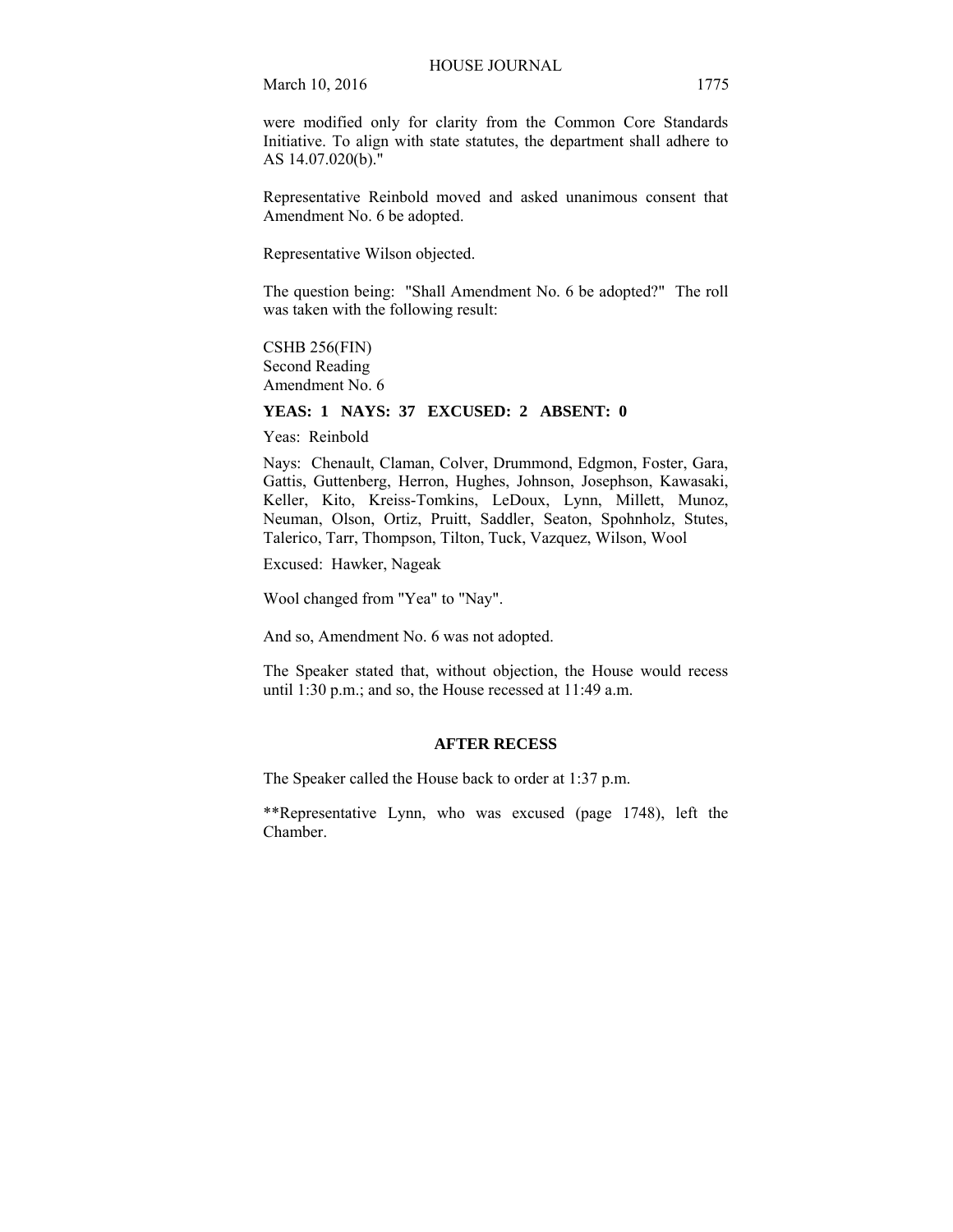## **THIRD READING OF HOUSE BILLS**

(continued)

## **HB 256**

The following, which was returned to second reading (page 1770), was before the House:

CS FOR HOUSE BILL NO. 256(FIN)

"An Act making appropriations for the operating and loan program expenses of state government and for certain programs; capitalizing funds; amending appropriations; repealing appropriations; making supplemental appropriations; and providing for an effective date."

Amendment No. 7 was offered by Representatives Claman, Guttenberg, Spohnholz, Ortiz, Kawasaki, Josephson, Drummond, Tarr, and Kito:

Page 1, line 2, following "**funds;**" (title amendment): Insert "**lapsing appropriations;**"

Page 78, line 30, following "APPROPRIATIONS.": Insert "(a)"

## Page 78, following line 31:

Insert a new subsection to read:

"(b) The unexpended and unobligated general fund balances of the following appropriations lapse into the general fund on June 30, 2016:

(1) sec. 2(a), ch. 50, SLA 1997 (Alaska Aerospace Development Corporation, Kodiak Launch Complex - \$5,000,000);

(2) sec. 2(b), ch. 50, SLA 1997 (Alaska Aerospace Development Corporation, Kodiak Launch Complex - \$23,000,000);

(3) sec. 9(a), ch. 2, FSSLA 1999 (Alaska Aerospace Development Corporation, Kodiak Launch Complex);

(4) sec. 1, ch. 82, SLA 2003, page 3, lines 15 - 16 (Department of Community and Economic Development, Kodiak launch site infrastructure - \$38,000,000);

(5) sec. 1, ch. 82, SLA 2003, page 44, line 31, and allocated on page 49, lines 24 - 26 (Department of Transportation and Public Facilities, surface transportation program, Knik Arm Crossing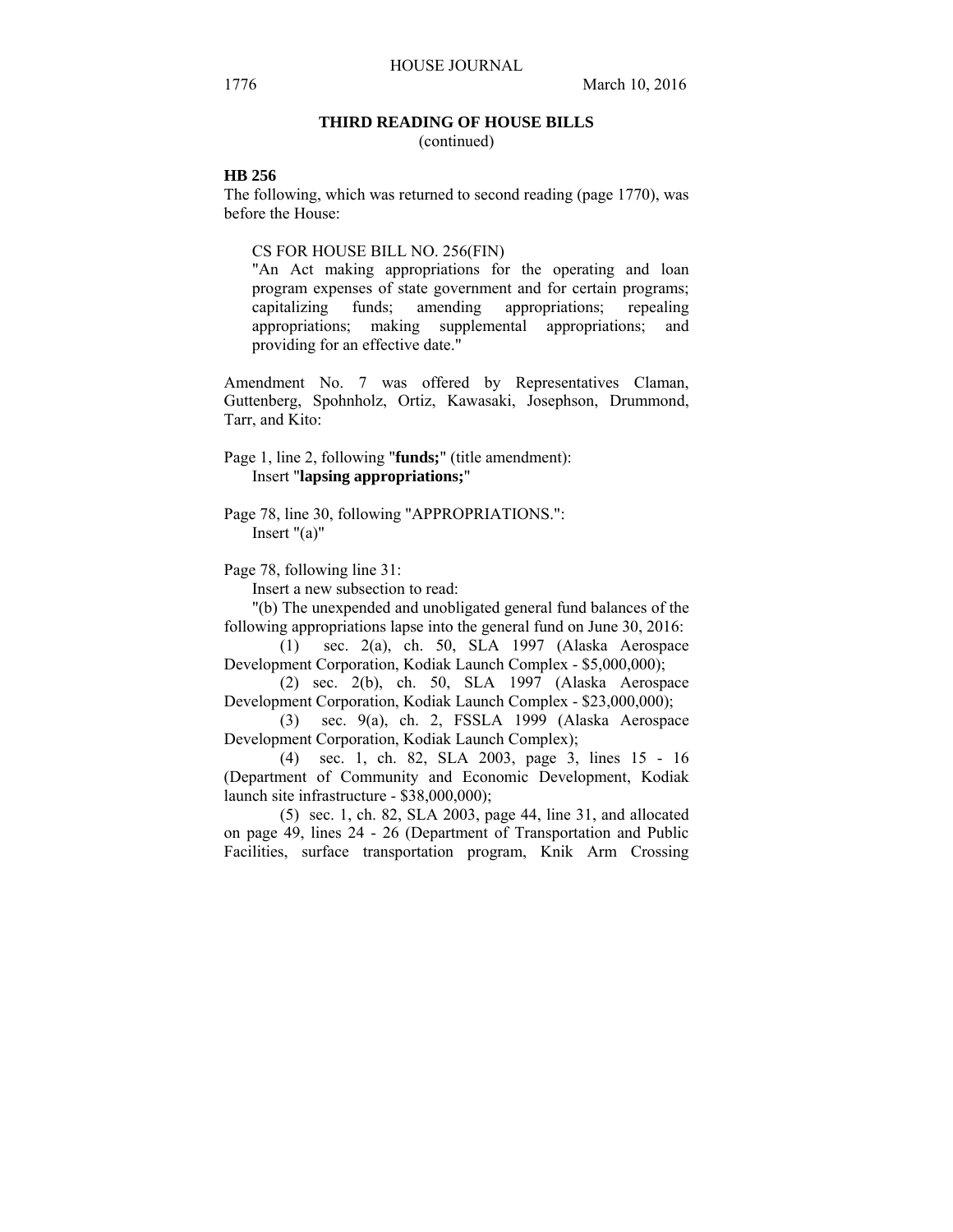environmental impact statement - \$33,600,000);

(6) sec. 1, ch. 3, FSSLA 2005, page 3, lines 27 - 28 (Department of Commerce, Community, and Economic Development, Kodiak launch site infrastructure - \$36,000,000);

(7) sec. 1, ch. 82, SLA 2006, page 3, lines 30 - 31 (Department of Commerce, Community, and Economic Development, Kodiak Launch Complex infrastructure - \$15,000,000);

(8) sec. 4, ch. 30, SLA 2007, page 84, lines 31 - 32 (Department of Commerce, Community, and Economic Development, Kodiak Launch Complex infrastructure - \$15,000,000);

(9) sec. 13, ch. 29, SLA 2008, page 88, lines 9 - 10 (Department of Commerce, Community, and Economic Development, Kodiak Launch Complex infrastructure - \$17,500,000);

(10) sec. 1, ch. 15, SLA 2009, page 3, lines 9 -10 (Department of Commerce, Community, and Economic Development, Kodiak Launch Complex infrastructure - \$17,500,000);

(11) sec. 7, ch. 43, SLA 2010, page 19, lines 9 - 12 (Department of Commerce, Community, and Economic Development, Alaska Aerospace Corporation, Kodiak Launch Complex sustainability - \$4,000,000);

(12) sec. 7, ch. 43, SLA 2010, page 38, line 11, and allocated on page 38, lines 12 - 14 (Department of Transportation and Public Facilities, roads to resources, Ambler mining district access planning, design and engineering - \$4,000,000);

(13) sec. 1, ch. 5, FSSLA 2011, page 101, line 25, and allocated on page 101, lines 28 - 29 (Department of Transportation and Public Facilities, roads to resources, Ambler mining district - \$1,250,000);

(14) sec 31, ch. 5, FSSLA 2011 (Department of Military and Veterans' Affairs, sustained maintenance and operations of the Alaska Aerospace Corporation and the Kodiak Launch Complex - \$4,000,000);

(15) sec. 1, ch. 17, SLA 2012, page 133, line 28, and allocated on page 133, lines 29 - 30 (Department of Transportation and Public Facilities, roads to resources, Ambler mining district - \$4,000,000);

(16) sec. 1, ch. 16, SLA 2013, page 3, lines 28 - 31 (Department of Commerce, Community, and Economic Development, Alaska Industrial Development and Export Authority, Ambler mining district access - \$8,500,000);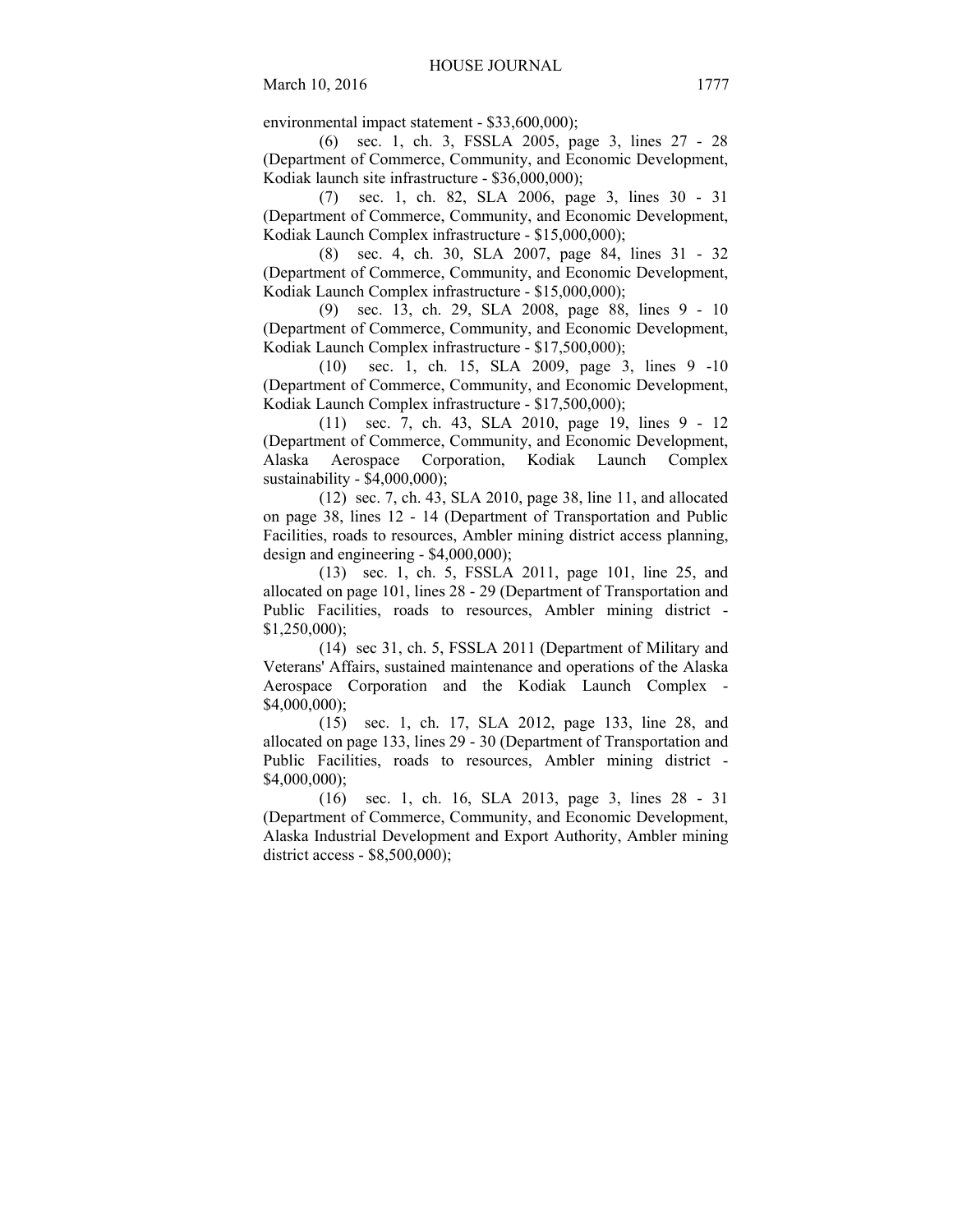(17) sec. 1, ch. 16, SLA 2013, page 80, line 13 (Department of Transportation and Public Facilities, economic development, Juneau access - \$4,600,000);

(18) sec. 4, ch. 16, SLA 2013, page 105, lines 20 - 24 (Department of Commerce, Community, and Economic Development, Alaska Energy Authority, energy generation projects, Susitna-Watana hydroelectric project - \$95,200,000);

(19) sec. 32(b), ch. 16, SLA 2013 (Department of Transportation and Public Facilities, Juneau access project);

(20) sec. 1, ch. 18, SLA 2014, page 3, lines 16 - 18 (Department of Commerce, Community, and Economic Development, Alaska Industrial Development and Export Authority, Ambler mining district access project - \$8,500,000);

(21) sec. 1, ch. 18, SLA 2014, page 63, line 4, and allocated on page 63, line 11 (Department of Transportation and Public Facilities, economic development, Juneau access - \$35,000,000);

(22) sec. 1, ch. 18, SLA 2014, page 63, line 4, and allocated on page 63, lines 12 - 13 (Department of Transportation and Public Facilities, economic development, Knik Arm bridge project development - \$55,000,000);

(23) sec. 4, ch. 18, SLA 2014, page 87, lines 10 - 11 (Department of Commerce, Community, and Economic Development, Alaska Energy Authority, Susitna-Watana hydroelectric project - \$20,000,000)."

Page 79, line 13:

Delete "Sections 29, 32(a), and 32(c)" Insert "Sections 29, 31(b), 32(a), and 32(c)"

Representative Claman moved and asked unanimous consent that Amendment No. 7 be adopted.

Representative Thompson objected.

The question being: "Shall Amendment No. 7 be adopted?" The roll was taken with the following result:

CSHB 256(FIN) Second Reading Amendment No. 7

**YEAS: 13 NAYS: 24 EXCUSED: 3 ABSENT: 0**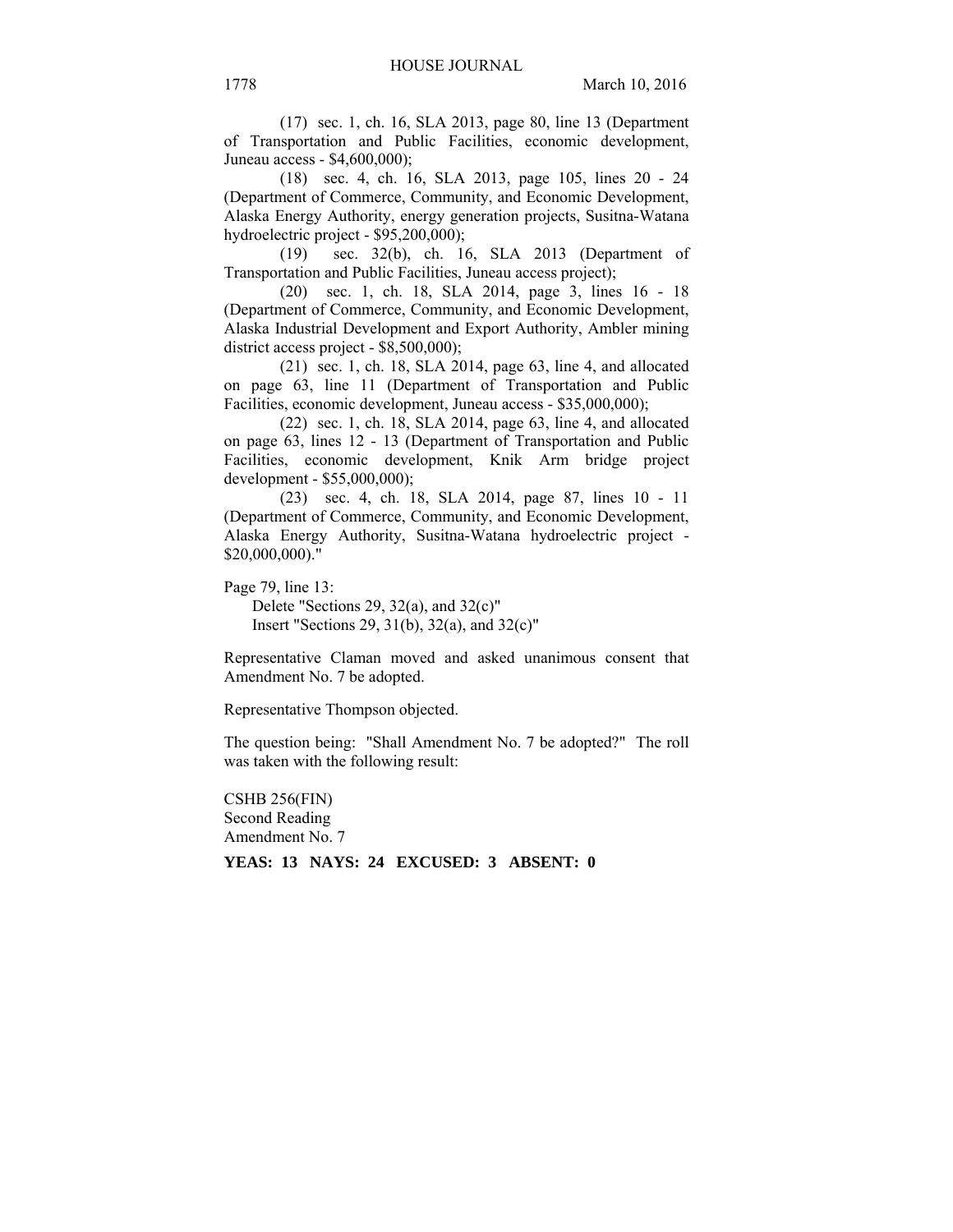Yeas: Claman, Drummond, Gara, Guttenberg, Josephson, Kawasaki, Kito, Kreiss-Tomkins, Ortiz, Spohnholz, Tarr, Tuck, Wool

Nays: Chenault, Colver, Edgmon, Foster, Gattis, Herron, Hughes, Johnson, Keller, LeDoux, Millett, Munoz, Neuman, Olson, Pruitt, Reinbold, Saddler, Seaton, Stutes, Talerico, Thompson, Tilton, Vazquez, Wilson

Excused: Hawker, Lynn, Nageak

And so, Amendment No. 7 was not adopted.

Amendment No. 8 was offered by Representatives Tarr, Josephson, Kawasaki, Spohnholz, Claman, Ortiz, Guttenberg, and Kito:

Page 1, line 2, following "**funds;**" (title amendment): Insert "**lapsing appropriations;**"

Page 78, line 30, following "APPROPRIATIONS.": Insert "(a)"

Page 78, following line 31:

Insert a new subsection to read:

"(b) The unexpended and unobligated balance, estimated to be \$18,852,256, of the appropriation made in sec. 1, ch. 16, SLA 2013, page 12, lines 20 - 25 (Anchorage, U-Med district northern access - \$20,000,000) lapses into the general fund on April 17, 2016."

Page 79, line 11:

Delete "Sections 11(e), 19(a), 23(d), 23(j), 24(c), 30, and 32(b)"

Insert "Sections 11(e), 19(a), 23(d), 23(j), 24(c), 30, 31(b), and 32(b)"

Representative Tarr moved and asked unanimous consent that Amendment No. 8 be adopted.

Representative Pruitt objected.

The question being: "Shall Amendment No. 8 be adopted?" The roll was taken with the following result: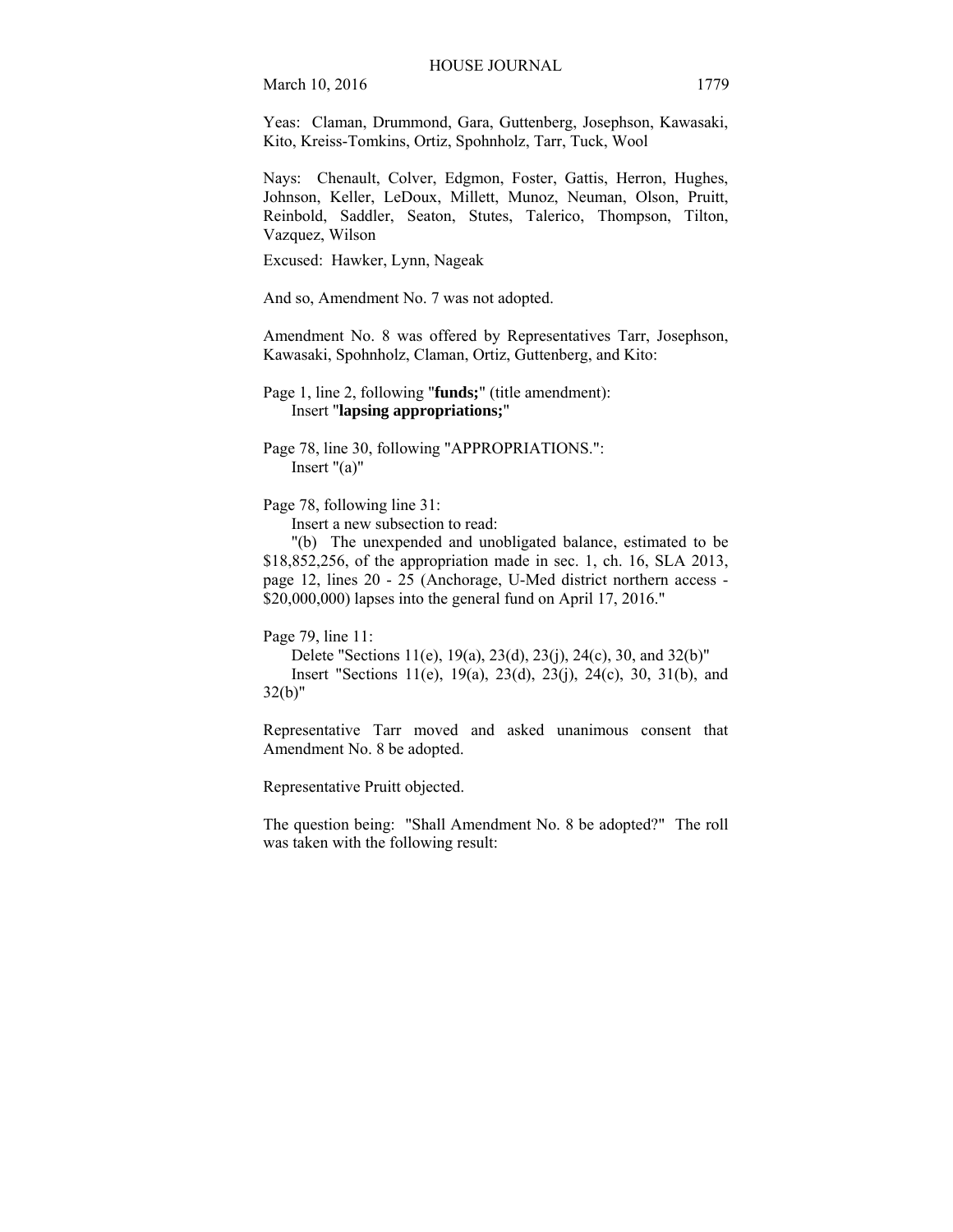CSHB 256(FIN) Second Reading Amendment No. 8

#### **YEAS: 14 NAYS: 23 EXCUSED: 3 ABSENT: 0**

Yeas: Claman, Colver, Drummond, Gara, Guttenberg, Josephson, Kawasaki, Kito, Kreiss-Tomkins, Ortiz, Spohnholz, Tarr, Tuck, Wool

Nays: Chenault, Edgmon, Foster, Gattis, Herron, Hughes, Johnson, Keller, LeDoux, Millett, Munoz, Neuman, Olson, Pruitt, Reinbold, Saddler, Seaton, Stutes, Talerico, Thompson, Tilton, Vazquez, Wilson

Excused: Hawker, Lynn, Nageak

And so, Amendment No. 8 was not adopted.

Representative Colver moved and asked unanimous consent that the House rescind previous action in failing to adopt Amendment No. 8.

There was objection.

The question being: "Shall the House rescind previous action in failing to adopt Amendment No. 8?" The roll was taken with the following result:

CSHB 256(FIN) Second Reading Rescind previous action in failing to adopt Amendment No. 8

# **YEAS: 33 NAYS: 4 EXCUSED: 3 ABSENT: 0**

Yeas: Chenault, Colver, Drummond, Edgmon, Foster, Gara, Gattis, Guttenberg, Herron, Hughes, Johnson, Josephson, Kawasaki, Keller, Kito, Kreiss-Tomkins, LeDoux, Millett, Munoz, Neuman, Olson, Pruitt, Reinbold, Saddler, Seaton, Stutes, Talerico, Thompson, Tilton, Tuck, Vazquez, Wilson, Wool

Nays: Claman, Ortiz, Spohnholz, Tarr

Excused: Hawker, Lynn, Nageak

And so, the motion passed.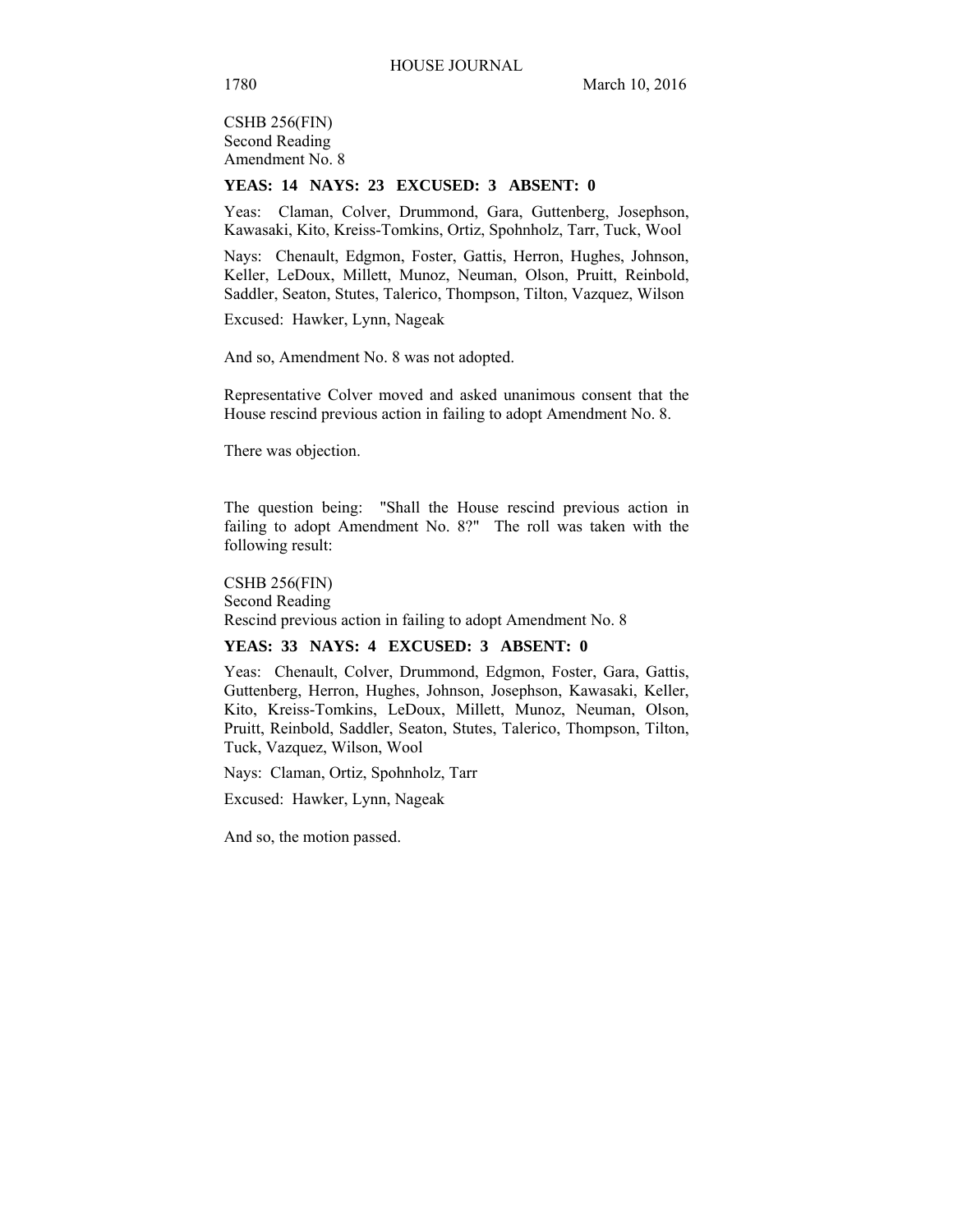The question being: "Shall Amendment No. 8 be adopted?" The roll was taken with the following result:

CSHB 256(FIN) Second Reading Amendment No. 8

## **YEAS: 13 NAYS: 24 EXCUSED: 3 ABSENT: 0**

Yeas: Claman, Drummond, Gara, Guttenberg, Josephson, Kawasaki, Kito, Kreiss-Tomkins, Ortiz, Spohnholz, Tarr, Tuck, Wool

Nays: Chenault, Colver, Edgmon, Foster, Gattis, Herron, Hughes, Johnson, Keller, LeDoux, Millett, Munoz, Neuman, Olson, Pruitt, Reinbold, Saddler, Seaton, Stutes, Talerico, Thompson, Tilton, Vazquez, Wilson

Excused: Hawker, Lynn, Nageak

And so, Amendment No. 8 was not adopted.

Amendment No. 9 was offered by Representatives Wool, Josephson, Gara, Kreiss-Tomkins, Tarr, Drummond, Kawasaki, Spohnholz, Claman, Ortiz, Guttenberg, Kito, and Tuck:

Page 39, line 14, through page 40, line 15: Delete all material.

Page 40, line 16:

Delete "**872,233,600**" Insert "**923,020,600**" Delete "**636,528,100**" Insert "**687,315,100**"

Page 40, line 17: Delete "-40,772,100" Insert "10,014,900"

Adjust fund sources and totals accordingly.

Representative Wool moved and asked unanimous consent that Amendment No. 9 be adopted.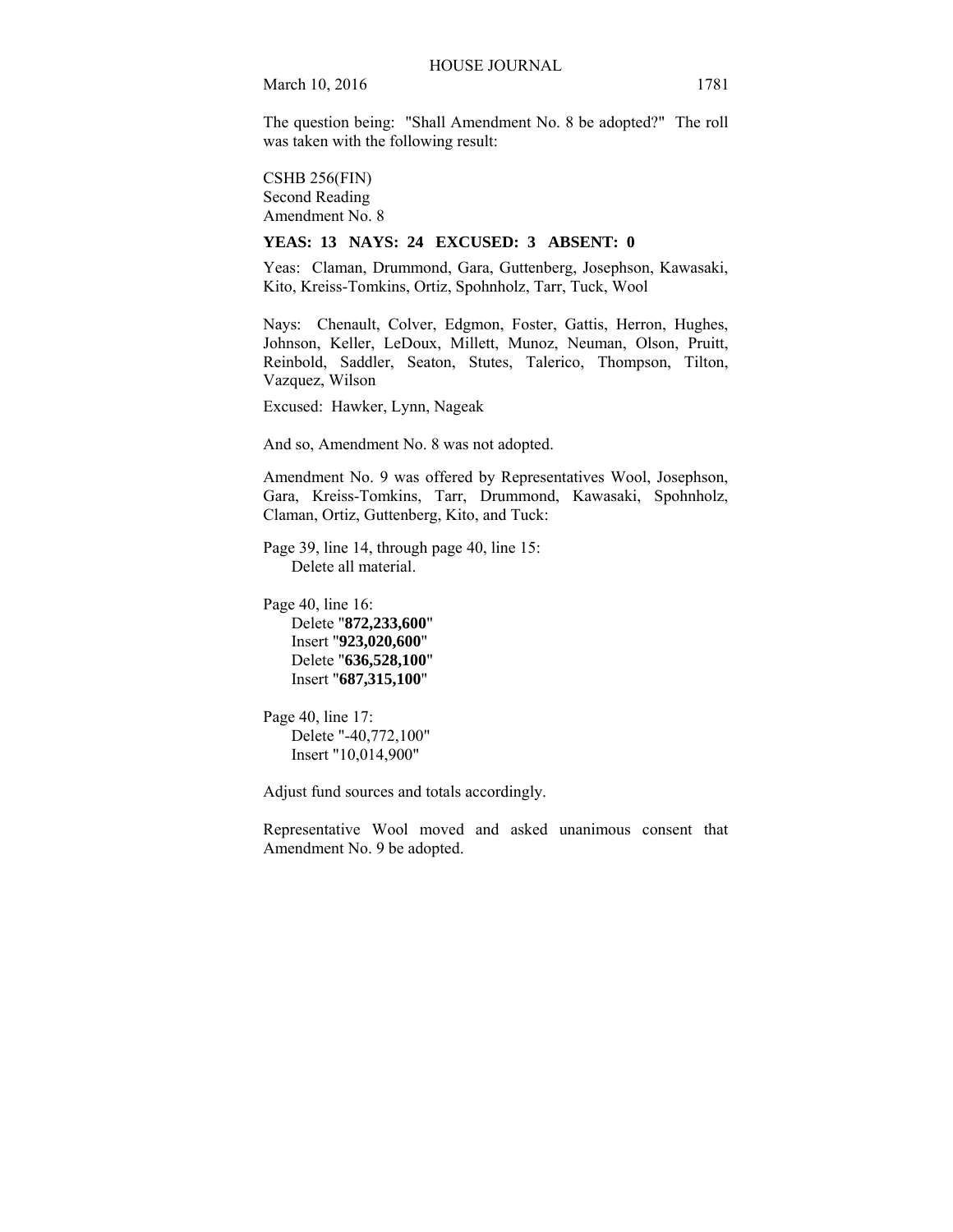1782 March 10, 2016

Representative Colver objected.

Representative Tarr moved and asked unanimous consent to abstain from voting because of a conflict of interest. Objection was heard, and she was required to vote.

The question being: "Shall Amendment No. 9 be adopted?" The roll was taken with the following result:

CSHB 256(FIN) Second Reading Amendment No. 9

## **YEAS: 13 NAYS: 24 EXCUSED: 3 ABSENT: 0**

Yeas: Claman, Drummond, Gara, Guttenberg, Josephson, Kawasaki, Kito, Kreiss-Tomkins, Ortiz, Spohnholz, Tarr, Tuck, Wool

Nays: Chenault, Colver, Edgmon, Foster, Gattis, Herron, Hughes, Johnson, Keller, LeDoux, Millett, Munoz, Neuman, Olson, Pruitt, Reinbold, Saddler, Seaton, Stutes, Talerico, Thompson, Tilton, Vazquez, Wilson

Excused: Hawker, Lynn, Nageak

And so, Amendment No. 9 was not adopted.

Amendment No. 10 was offered by Representatives Kawasaki, Ortiz, Gara, Kreiss-Tomkins, Tarr, Drummond, Josephson, Spohnholz, Claman, Guttenberg, Wool, Kito, and Tuck:

Page 12, line 3: Delete "**234,430,300**" Insert "**237,250,300**" Delete "**15,914,900**" Insert "**18,734,900**"

Page 12, line 14: Delete "7,744,600" Insert "8,564,600"

Page 12, following line 14: Insert new material to read: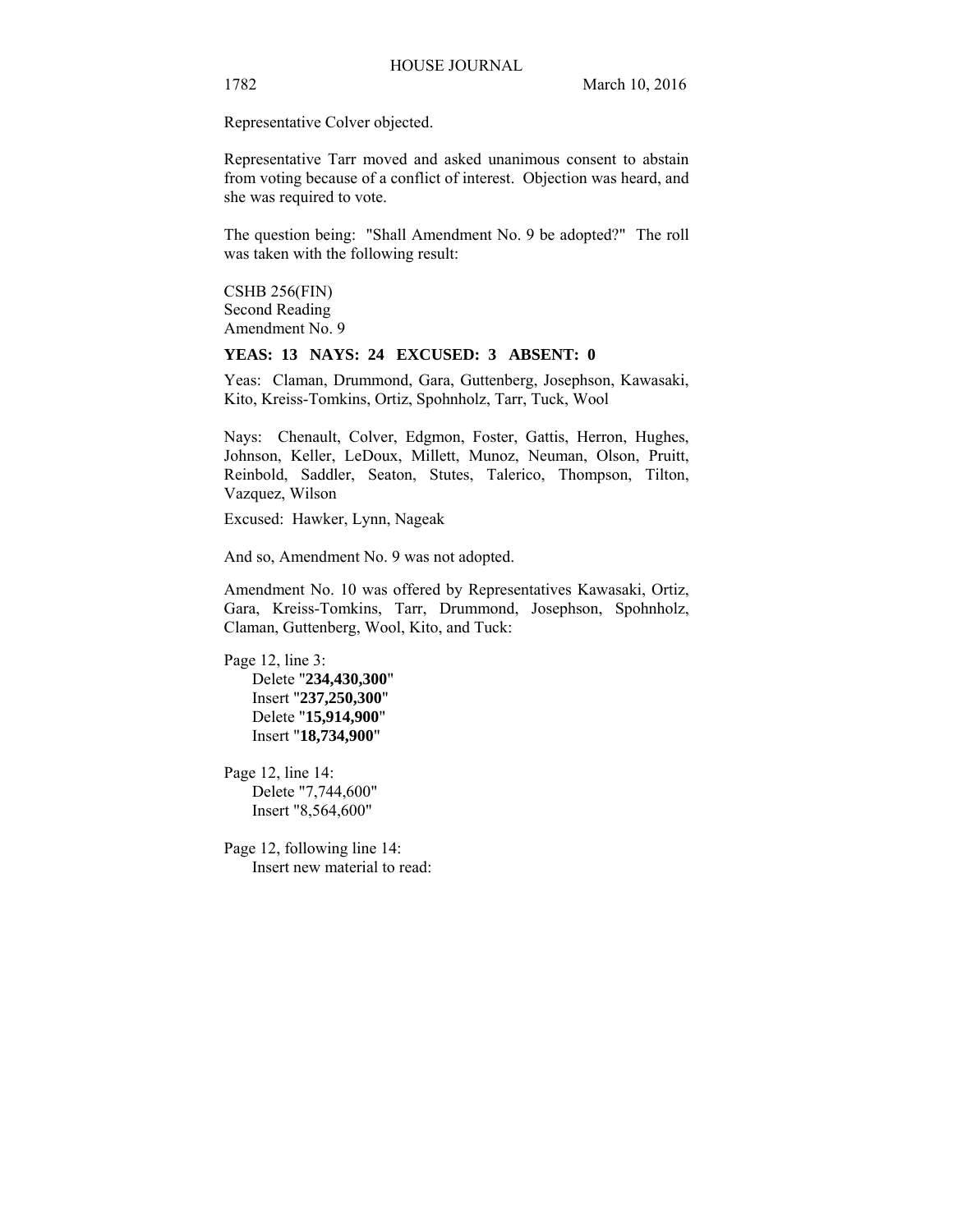# "ALLOCATIONS Pre-Kindergarten 2,000,000

Grants"

Adjust fund sources and totals accordingly.

Representative Kawasaki moved and asked unanimous consent that Amendment No. 10 be adopted.

Representative Gattis objected.

\*\*The presence of Representative Lynn, who was excused (page 1775) was noted.

The question being: "Shall Amendment No. 10 be adopted?" The roll was taken with the following result:

CSHB 256(FIN) Second Reading Amendment No. 10

# **YEAS: 13 NAYS: 25 EXCUSED: 2 ABSENT: 0**

Yeas: Claman, Drummond, Gara, Guttenberg, Josephson, Kawasaki, Kito, Kreiss-Tomkins, Ortiz, Spohnholz, Tarr, Tuck, Wool

Nays: Chenault, Colver, Edgmon, Foster, Gattis, Herron, Hughes, Johnson, Keller, LeDoux, Lynn, Millett, Munoz, Neuman, Olson, Pruitt, Reinbold, Saddler, Seaton, Stutes, Talerico, Thompson, Tilton, Vazquez, Wilson

Excused: Hawker, Nageak

And so, Amendment No. 10 was not adopted.

Amendment No. 11 was not offered.

Amendment No. 12 was offered by Representatives Gara, Drummond, Kreiss-Tomkins, Tarr, Josephson, Kawasaki, Spohnholz, Claman, Ortiz, Guttenberg, Kito, and Tuck:

Page 21, line 15: Delete "**47,656,600**" Insert "**48,021,600**"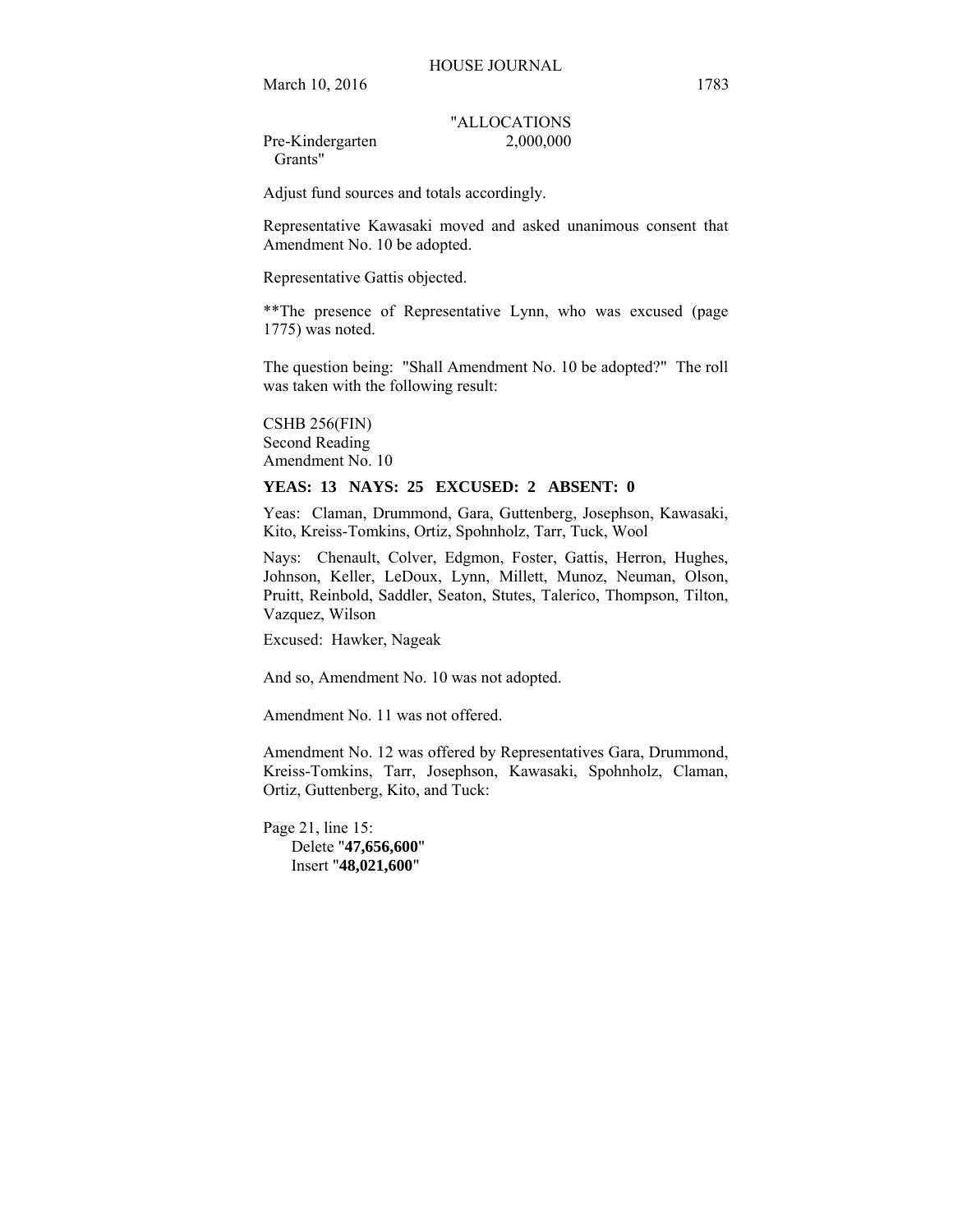Delete "**24,111,600**" Insert "**24,476,600**"

Page 21, line 20: Delete "6,218,600" Insert "6,583,600"

Adjust fund sources and totals accordingly.

Representative Gara moved and asked unanimous consent that Amendment No. 12 be adopted.

Representative Saddler objected.

The question being: "Shall Amendment No. 12 be adopted?" The roll was taken with the following result:

CSHB 256(FIN) Second Reading Amendment No. 12

#### **YEAS: 14 NAYS: 24 EXCUSED: 2 ABSENT: 0**

Yeas: Claman, Drummond, Gara, Guttenberg, Josephson, Kawasaki, Kito, Kreiss-Tomkins, Ortiz, Reinbold, Spohnholz, Tarr, Tuck, Wool

Nays: Chenault, Colver, Edgmon, Foster, Gattis, Herron, Hughes, Johnson, Keller, LeDoux, Lynn, Millett, Munoz, Neuman, Olson, Pruitt, Saddler, Seaton, Stutes, Talerico, Thompson, Tilton, Vazquez, Wilson

Excused: Hawker, Nageak

And so, Amendment No. 12 was not adopted.

Amendment No. 13 was offered by Representatives Tarr, Drummond, Josephson, Gara, Kreiss-Tomkins, Kawasaki, Spohnholz, Claman, Ortiz, Guttenberg, Wool, Kito, and Tuck:

Page 31, line 29: Delete "**15,272,300**" Insert "**15,687,300**"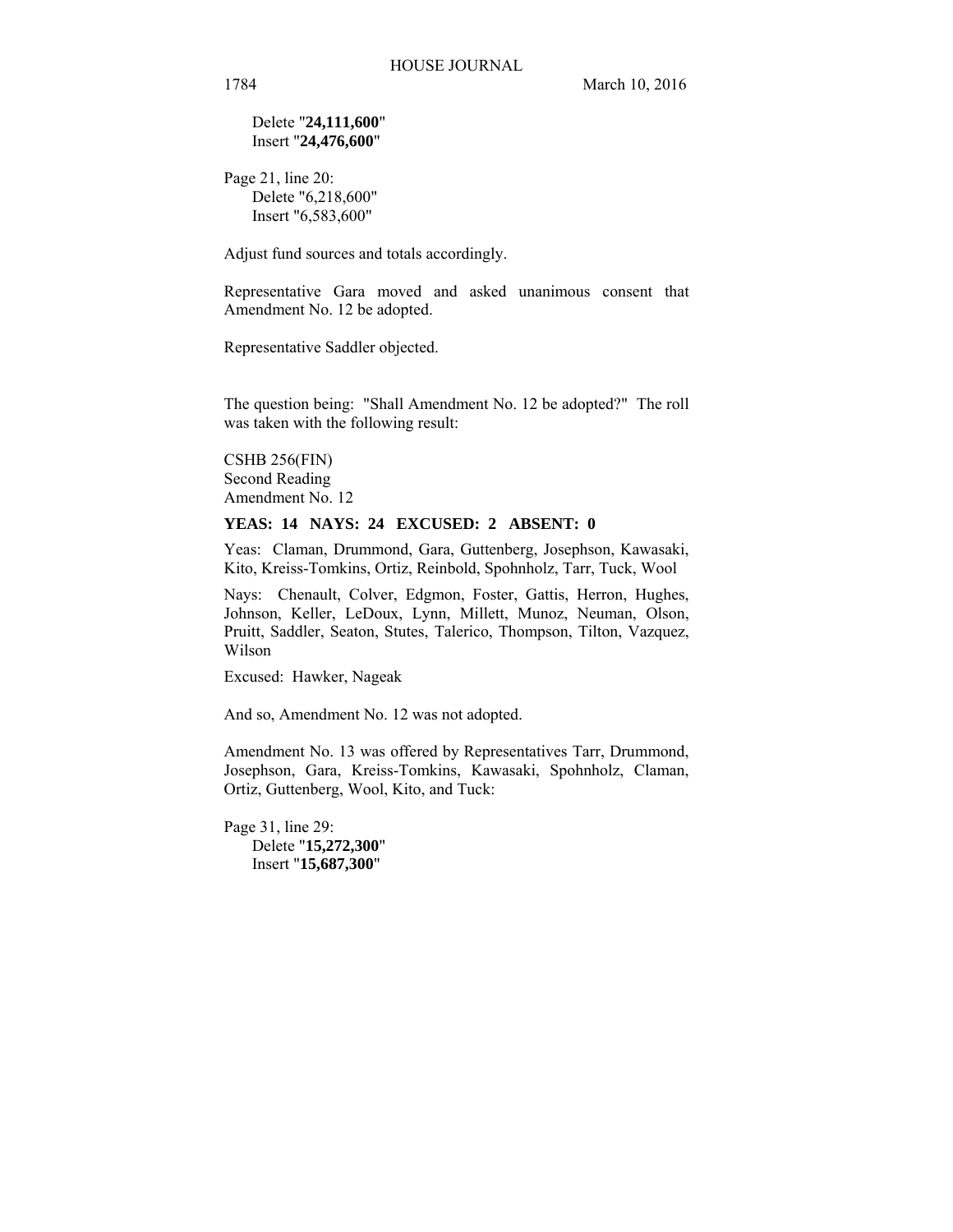Delete "**10,771,200**" Insert "**11,186,200**"

Page 31, line 31: Delete "15,272,300" Insert "15,687,300"

Adjust fund sources and totals accordingly.

Representative Tarr moved and asked unanimous consent that Amendment No. 13 be adopted.

Representative Edgmon objected.

The question being: "Shall Amendment No. 13 be adopted?" The roll was taken with the following result:

CSHB 256(FIN) Second Reading Amendment No. 13

#### **YEAS: 14 NAYS: 24 EXCUSED: 2 ABSENT: 0**

Yeas: Claman, Drummond, Gara, Guttenberg, Josephson, Kawasaki, Kito, Kreiss-Tomkins, Ortiz, Reinbold, Spohnholz, Tarr, Tuck, Wool

Nays: Chenault, Colver, Edgmon, Foster, Gattis, Herron, Hughes, Johnson, Keller, LeDoux, Lynn, Millett, Munoz, Neuman, Olson, Pruitt, Saddler, Seaton, Stutes, Talerico, Thompson, Tilton, Vazquez, Wilson

Excused: Hawker, Nageak

And so, Amendment No. 13 was not adopted.

The Speaker stated that, without objection, the House would recess until 7:30 p.m.; and so, the House recessed at 5:22 p.m.

## **AFTER RECESS**

The Speaker called the House back to order at 7:56 p.m.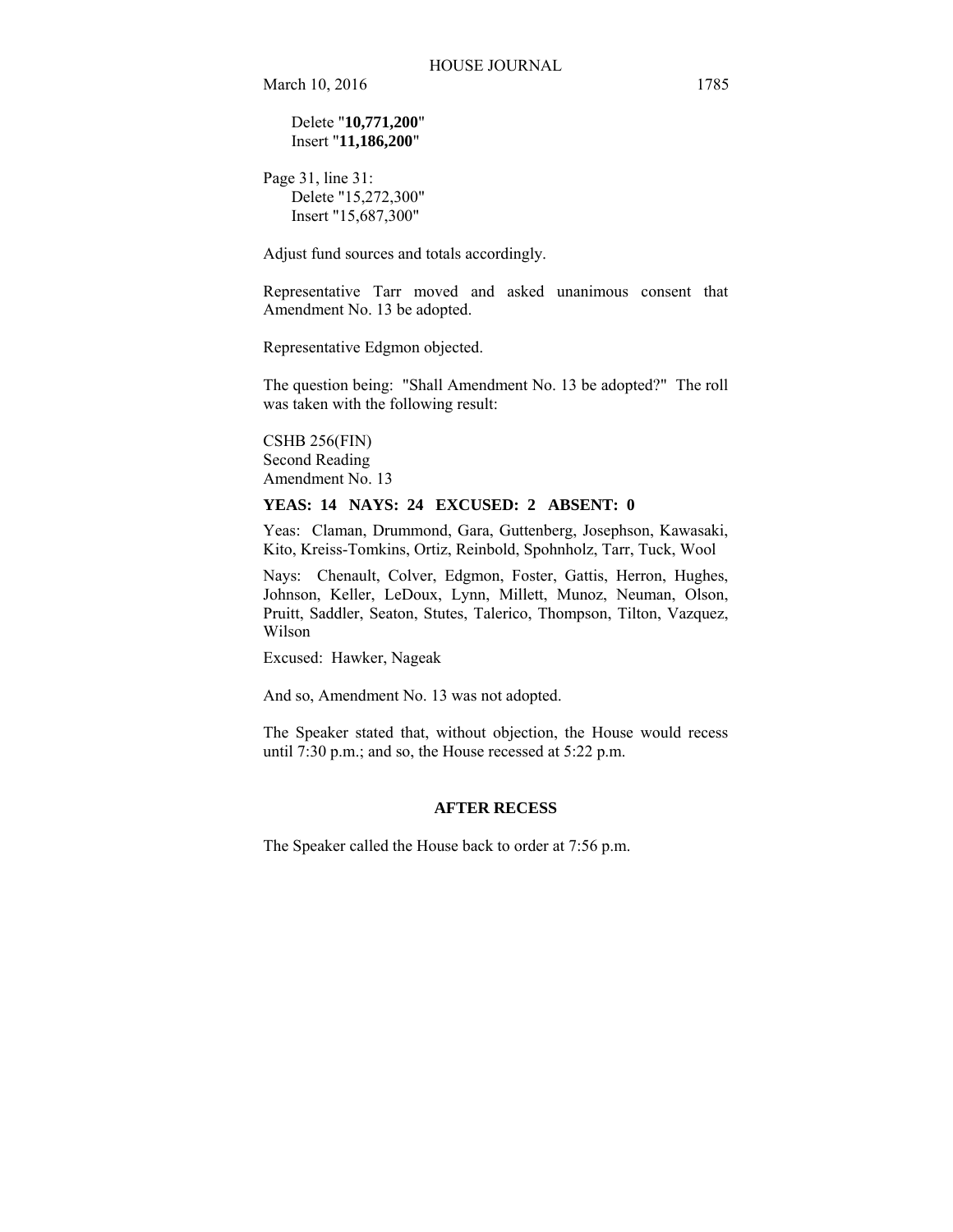### **HB 256**

The following, which was returned to second reading (page 1770), was before the House:

CS FOR HOUSE BILL NO. 256(FIN)

"An Act making appropriations for the operating and loan program expenses of state government and for certain programs; capitalizing funds; amending appropriations; repealing appropriations; making supplemental appropriations; and providing for an effective date."

The Speaker stated that, without objection, Amendment No. 14 would be moved to the end of the amendments.

Amendment No. 15 was offered by Representatives Ortiz, Gara, Kreiss-Tomkins, Tarr, Drummond, Josephson, Kawasaki, Spohnholz, Guttenberg, Wool, Kito, and Tuck:

Page 4, line 8:

Delete "**3,560,500**" Insert "**4,346,100**" Delete "**3,460,500**" Insert "**4,246,100**"

Page 4, line 9: Delete "44,400" Insert "46,700"

Page 4, line 11: Delete "2,036,600" Insert "2,786,600"

Page 4, line 12: Delete "600,000" Insert "633,300"

Adjust fund sources and totals accordingly.

Representative Ortiz moved and asked unanimous consent that Amendment No. 15 be adopted.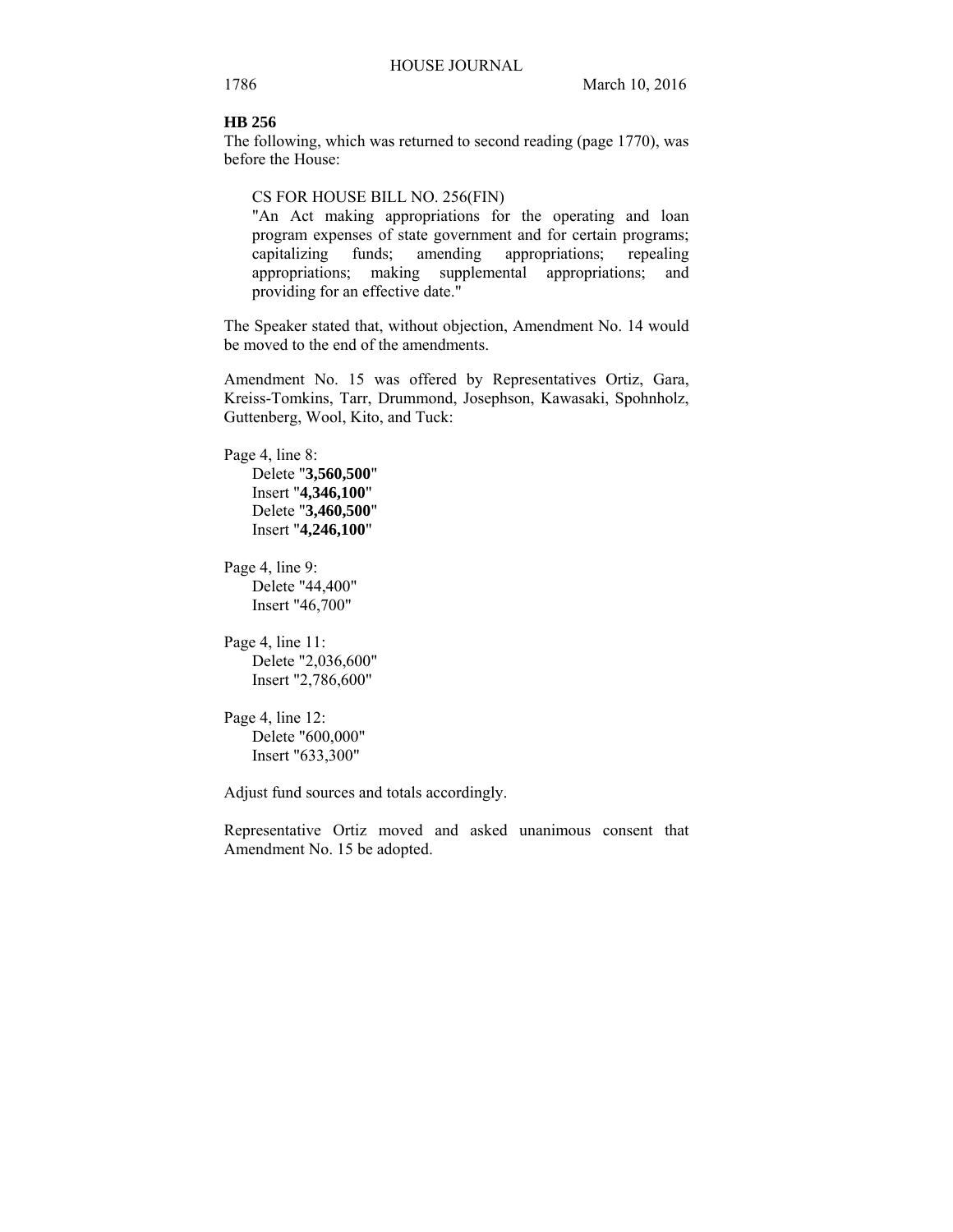Representative Gattis objected.

The question being: "Shall Amendment No. 15 be adopted?" The roll was taken with the following result:

CSHB 256(FIN) Second Reading Amendment No. 15

#### **YEAS: 13 NAYS: 25 EXCUSED: 2 ABSENT: 0**

Yeas: Claman, Drummond, Gara, Guttenberg, Josephson, Kawasaki, Kito, Kreiss-Tomkins, Ortiz, Spohnholz, Tarr, Tuck, Wool

Nays: Chenault, Colver, Edgmon, Foster, Gattis, Herron, Hughes, Johnson, Keller, LeDoux, Lynn, Millett, Munoz, Neuman, Olson, Pruitt, Reinbold, Saddler, Seaton, Stutes, Talerico, Thompson, Tilton, Vazquez, Wilson

Excused: Hawker, Nageak

And so, Amendment No. 15 was not adopted.

Amendment No. 16 was offered by Representatives Ortiz, Gara, Kreiss-Tomkins, Spohnholz, Claman, Guttenberg, Wool, Kito, Tuck, and Drummond:

Page 17, following line 29:

Insert new material to read:

"It is the intent of the legislature that receipts collected from an annual waitlist fee be deposited into the general fund."

```
Page 46, line 25: 
Delete "384,547,700" 
Insert "385,080,200"
```
Page 46, line 26: Delete "34,600,500" Insert "34,068,000"

Adjust fund sources and totals accordingly.

Representative Ortiz moved and asked unanimous consent that Amendment No. 16 be adopted.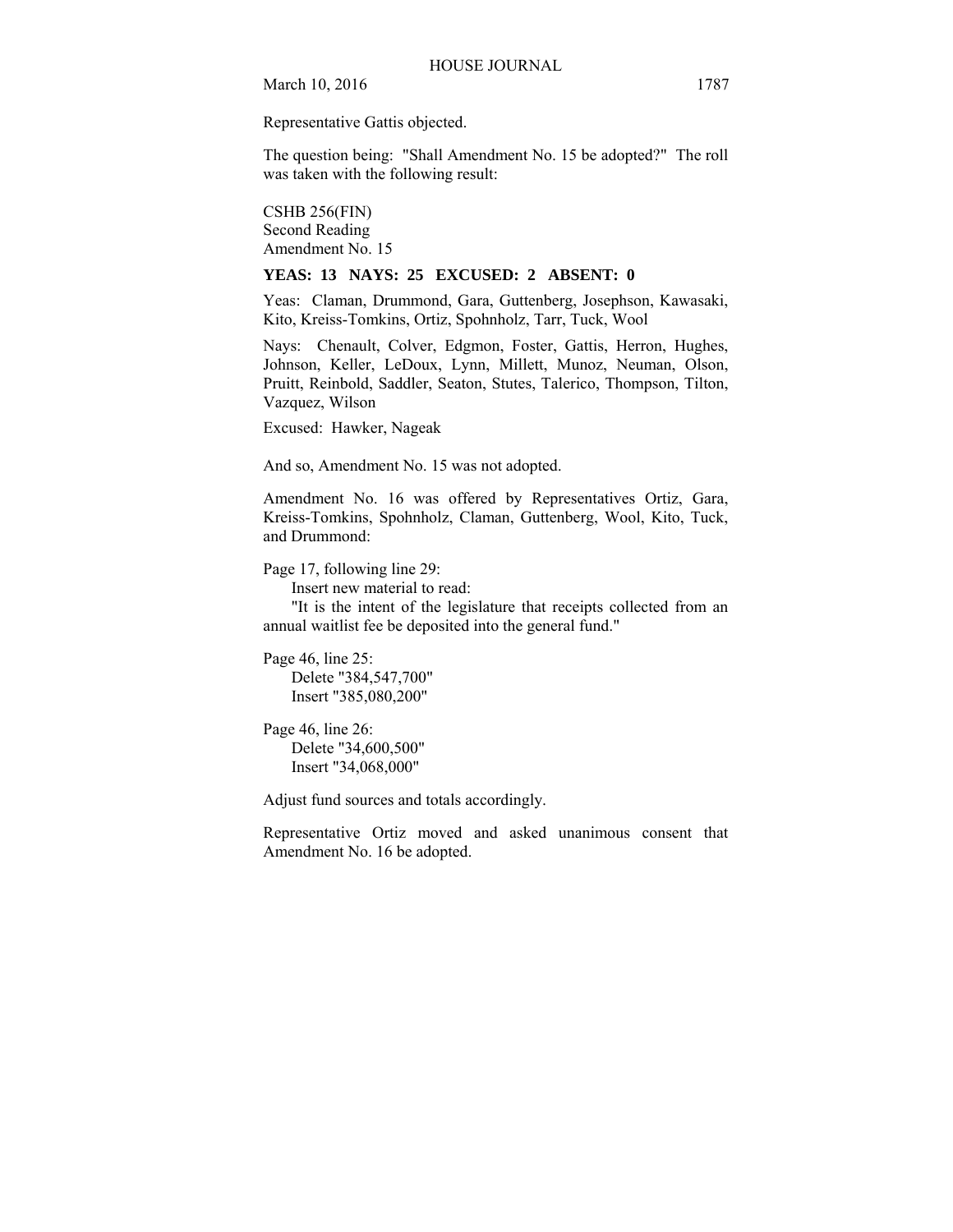Representative Saddler objected.

The question being: "Shall Amendment No. 16 be adopted?" The roll was taken with the following result:

CSHB 256(FIN) Second Reading Amendment No. 16

#### **YEAS: 13 NAYS: 25 EXCUSED: 2 ABSENT: 0**

Yeas: Claman, Drummond, Gara, Guttenberg, Josephson, Kawasaki, Kito, Kreiss-Tomkins, Ortiz, Spohnholz, Tarr, Tuck, Wool

Nays: Chenault, Colver, Edgmon, Foster, Gattis, Herron, Hughes, Johnson, Keller, LeDoux, Lynn, Millett, Munoz, Neuman, Olson, Pruitt, Reinbold, Saddler, Seaton, Stutes, Talerico, Thompson, Tilton, Vazquez, Wilson

Excused: Hawker, Nageak

And so, Amendment No. 16 was not adopted.

Amendment No. 17 was offered by Representatives Gara, Claman, Kito, Kawasaki, Tuck, and Drummond:

Page 22, line 25:

Delete "**1,656,678,700**" Insert "**1,662,723,100**" Delete "**517,323,100**" Insert "**520,484,800**" Delete "**1,139,355,600**" Insert "**1,142,238,300**"

Page 23, line 5: Delete "15,650,200" Insert "21,694,600"

Adjust fund sources and totals accordingly.

Representative Gara moved and asked unanimous consent that Amendment No. 17 be adopted.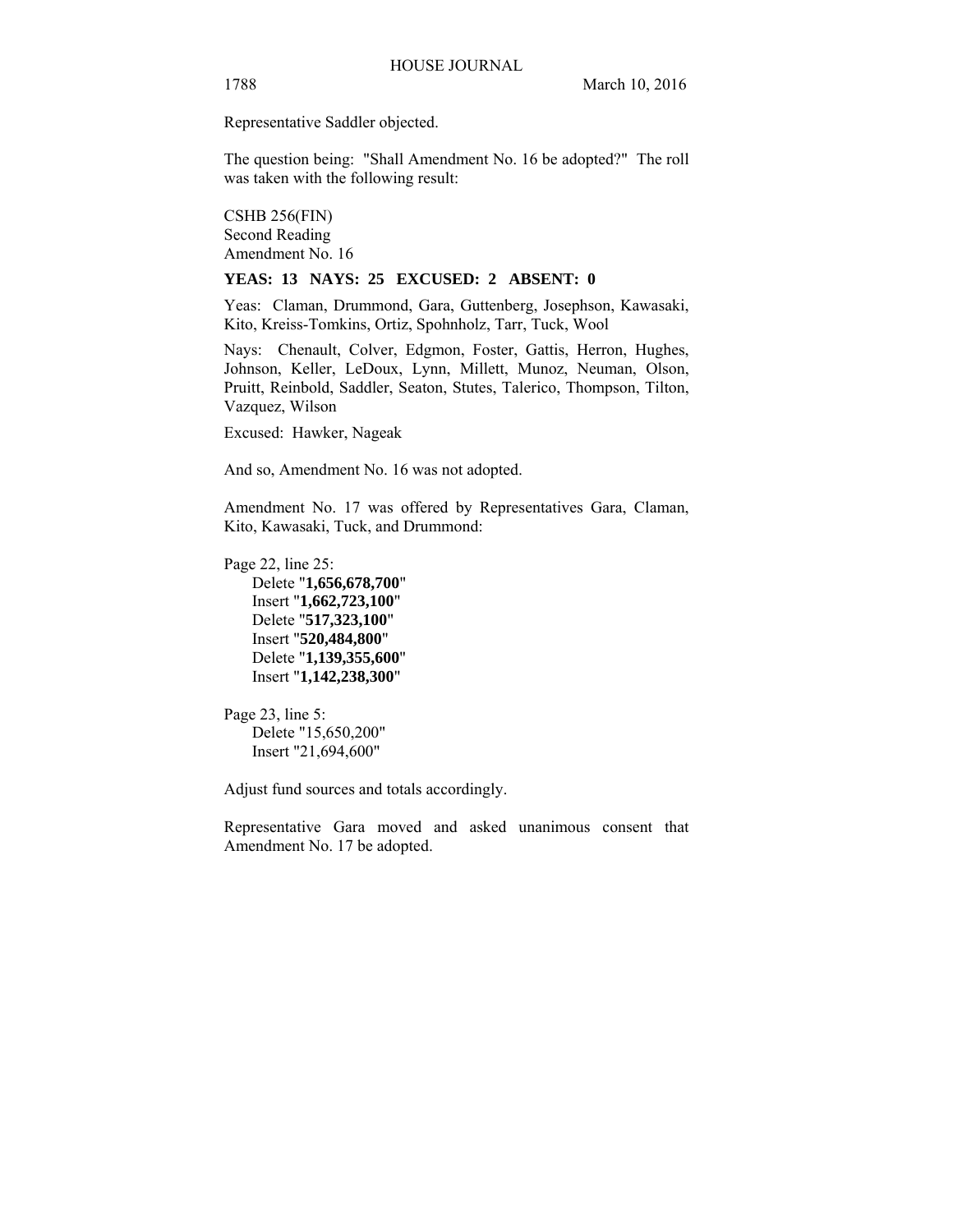Representative Saddler objected.

The question being: "Shall Amendment No. 17 be adopted?" The roll was taken with the following result:

CSHB 256(FIN) Second Reading Amendment No. 17

#### **YEAS: 13 NAYS: 25 EXCUSED: 2 ABSENT: 0**

Yeas: Claman, Drummond, Gara, Guttenberg, Josephson, Kawasaki, Kito, Kreiss-Tomkins, Ortiz, Spohnholz, Tarr, Tuck, Wool

Nays: Chenault, Colver, Edgmon, Foster, Gattis, Herron, Hughes, Johnson, Keller, LeDoux, Lynn, Millett, Munoz, Neuman, Olson, Pruitt, Reinbold, Saddler, Seaton, Stutes, Talerico, Thompson, Tilton, Vazquez, Wilson

Excused: Hawker, Nageak

And so, Amendment No. 17 was not adopted.

Amendment No. 18 was offered by Representatives Gara, Claman, Kawasaki, Tuck, and Drummond:

Page 4, line 24:

Delete "**48,832,900**" Insert "**49,375,300**" Delete "**47,512,300**" Insert "**48,054,700**"

Page 4, line 25: Delete "23,482,400" Insert "24,024,800"

Page 18, line 18: Delete "**149,042,000**" Insert "**150,334,900**" Delete "**90,627,000**" Insert "**91,661,300**" Delete "**58,415,000**" Insert "**58,673,600**"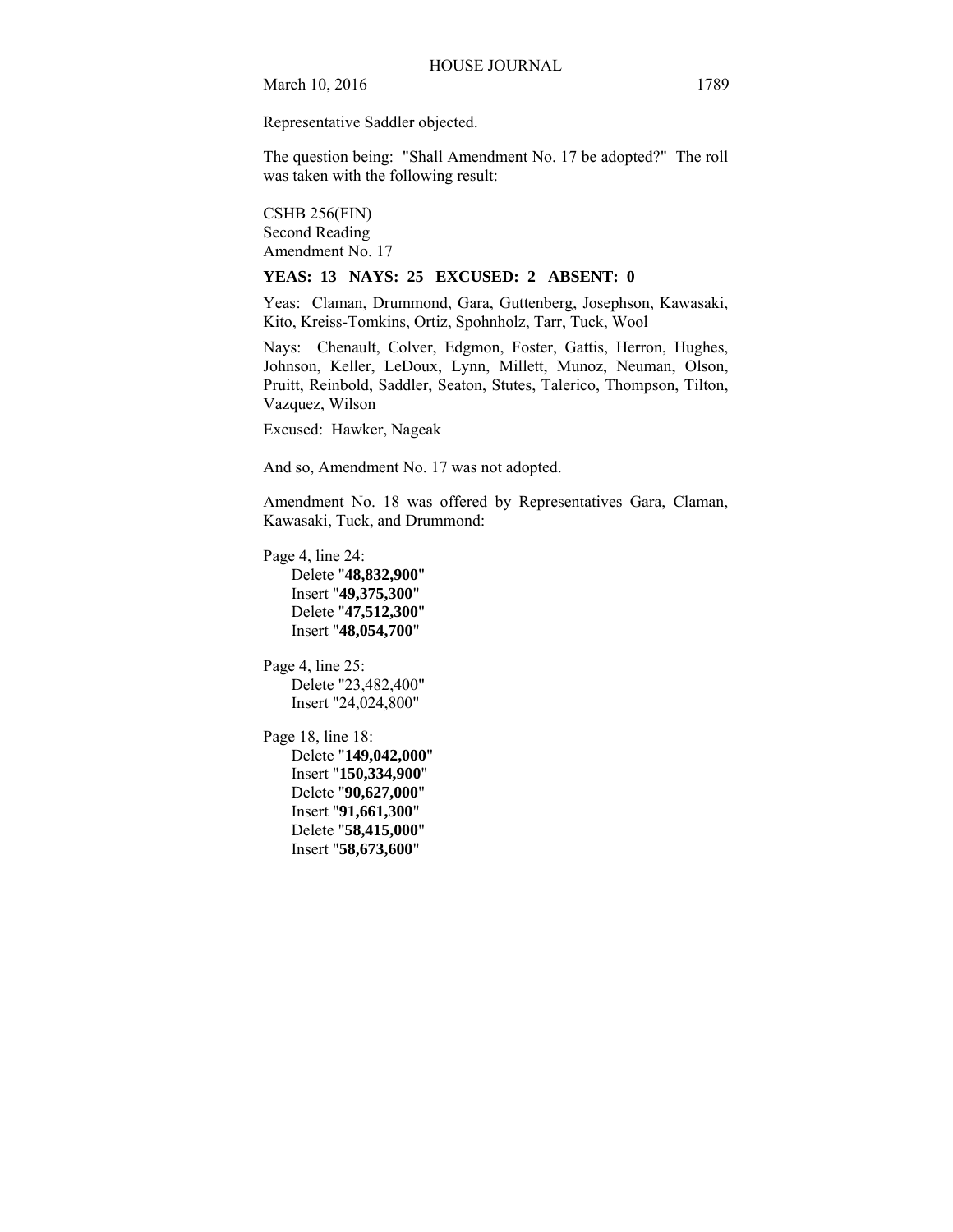Page 18, line 23: Delete "55,230,100" Insert "56,523,000"

Adjust fund sources and totals accordingly.

Representative Gara moved and asked unanimous consent that Amendment No. 18 be adopted.

Representative Wilson objected.

The question being: "Shall Amendment No. 18 be adopted?" The roll was taken with the following result:

CSHB 256(FIN) Second Reading Amendment No. 18

#### **YEAS: 13 NAYS: 25 EXCUSED: 2 ABSENT: 0**

Yeas: Claman, Drummond, Gara, Guttenberg, Josephson, Kawasaki, Kito, Kreiss-Tomkins, Ortiz, Spohnholz, Tarr, Tuck, Wool

Nays: Chenault, Colver, Edgmon, Foster, Gattis, Herron, Hughes, Johnson, Keller, LeDoux, Lynn, Millett, Munoz, Neuman, Olson, Pruitt, Reinbold, Saddler, Seaton, Stutes, Talerico, Thompson, Tilton, Vazquez, Wilson

Excused: Hawker, Nageak

And so, Amendment No. 18 was not adopted.

Amendment No. 19 was offered by Representatives Gara, Ortiz, Claman, Kawasaki, Guttenberg, Tuck, and Drummond:

Page 24, line 17: Delete "**80,214,900**" Insert "**80,629,200**" Delete "**18,371,600**" Insert "**18,785,900**"

Page 24, line 21: Delete "31,912,900" Insert "32,327,200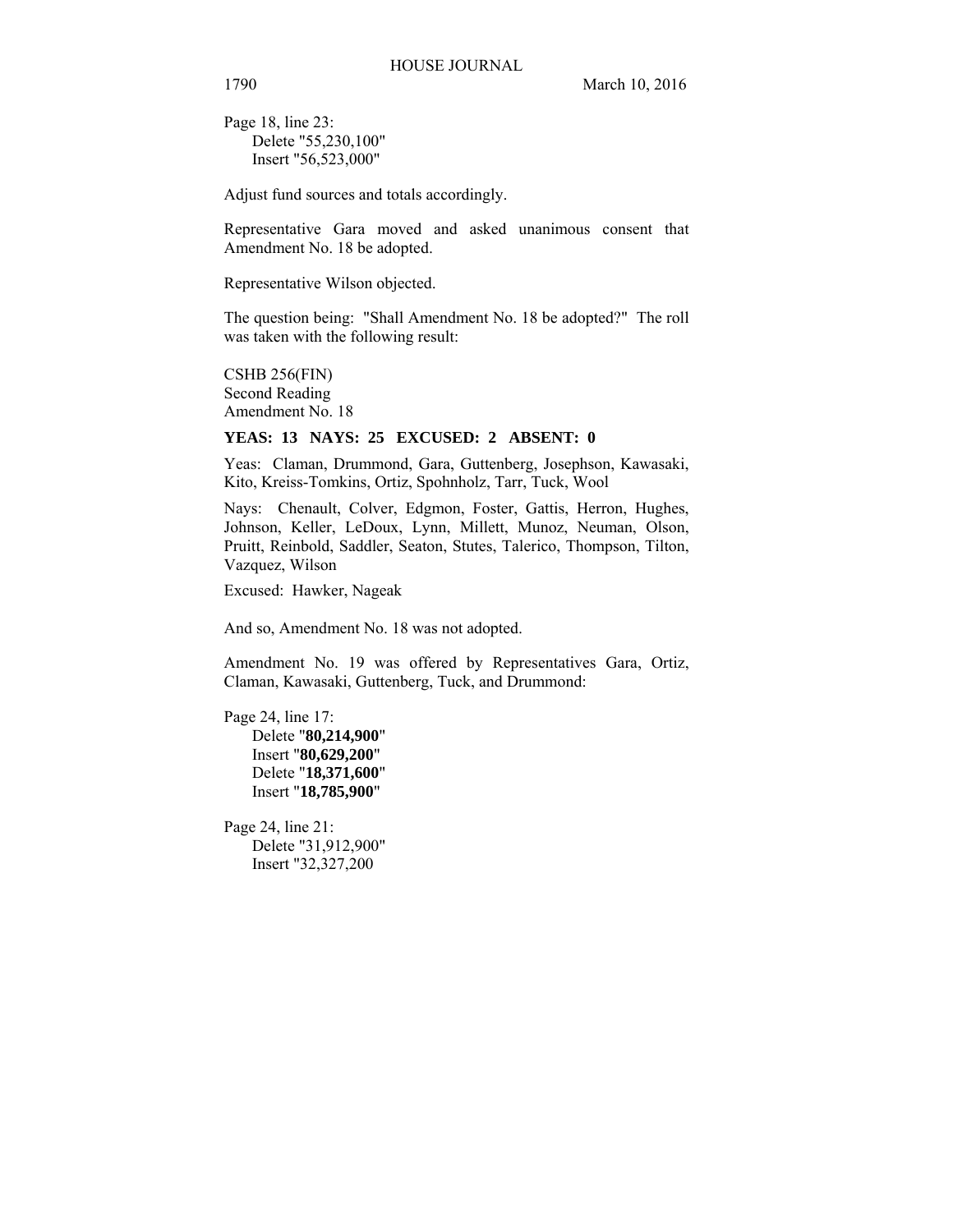Page 24, lines 22 - 24: Delete all material.

Adjust fund sources and totals accordingly.

Representative Gara moved and asked unanimous consent that Amendment No. 19 be adopted.

Representative Wilson objected.

The question being: "Shall Amendment No. 19 be adopted?" The roll was taken with the following result:

CSHB 256(FIN) Second Reading Amendment No. 19

#### **YEAS: 13 NAYS: 25 EXCUSED: 2 ABSENT: 0**

Yeas: Claman, Drummond, Gara, Guttenberg, Josephson, Kawasaki, Kito, Kreiss-Tomkins, Ortiz, Spohnholz, Tarr, Tuck, Wool

Nays: Chenault, Colver, Edgmon, Foster, Gattis, Herron, Hughes, Johnson, Keller, LeDoux, Lynn, Millett, Munoz, Neuman, Olson, Pruitt, Reinbold, Saddler, Seaton, Stutes, Talerico, Thompson, Tilton, Vazquez, Wilson

Excused: Hawker, Nageak

And so, Amendment No. 19 was not adopted.

Amendment No. 20 was offered by Representatives Kawasaki, Gara, Ortiz, Claman, Tuck, and Drummond:

Page 20, line 3: Delete "**301,419,500**" Insert "**310,593,800**" Delete "**151,050,200**" Insert "**160,224,500**"

Page 20, line 17: Delete "14,183,600" Insert "23,357,900"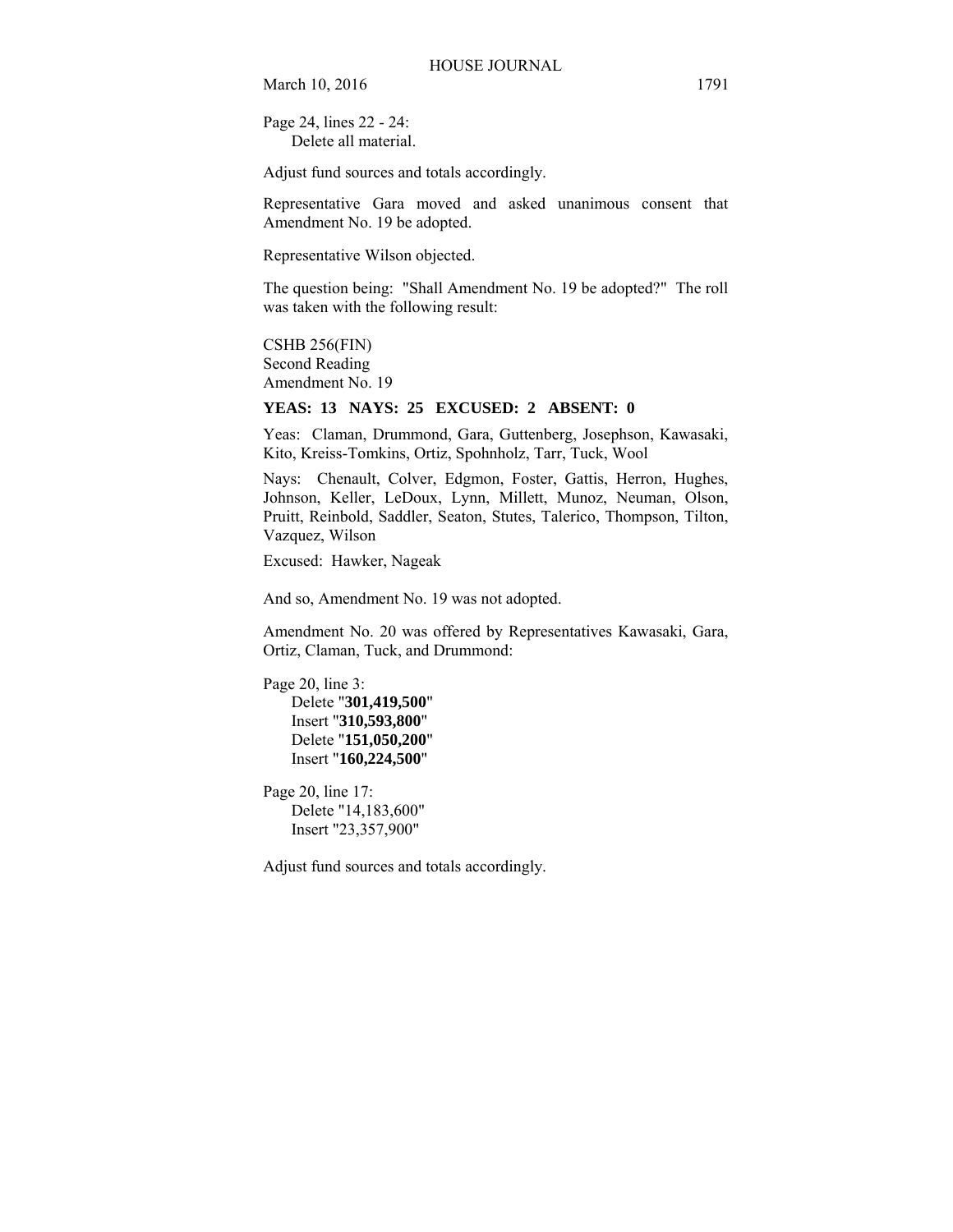Representative Kawasaki moved and asked unanimous consent that Amendment No. 20 be adopted.

Representative Saddler objected.

The question being: "Shall Amendment No. 20 be adopted?" The roll was taken with the following result:

CSHB 256(FIN) Second Reading Amendment No. 20

## **YEAS: 13 NAYS: 24 EXCUSED: 2 ABSENT: 1**

Yeas: Claman, Drummond, Gara, Guttenberg, Josephson, Kawasaki, Kito, Kreiss-Tomkins, Ortiz, Spohnholz, Tarr, Tuck, Wool

Nays: Chenault, Colver, Edgmon, Foster, Gattis, Herron, Hughes, Johnson, Keller, LeDoux, Lynn, Millett, Munoz, Neuman, Olson, Pruitt, Saddler, Seaton, Stutes, Talerico, Thompson, Tilton, Vazquez, Wilson

Excused: Hawker, Nageak

Absent: Reinbold

And so, Amendment No. 20 was not adopted.

Amendment No. 21 was offered by Representatives Gara, Claman, Tuck, and Drummond:

Page 25, line 17: Delete "**31,163,300**" Insert "**31,896,600**" Delete "**27,098,300**" Insert "**27,831,600**"

Page 25, line 25: Delete "2,792,200" Insert "3,525,500"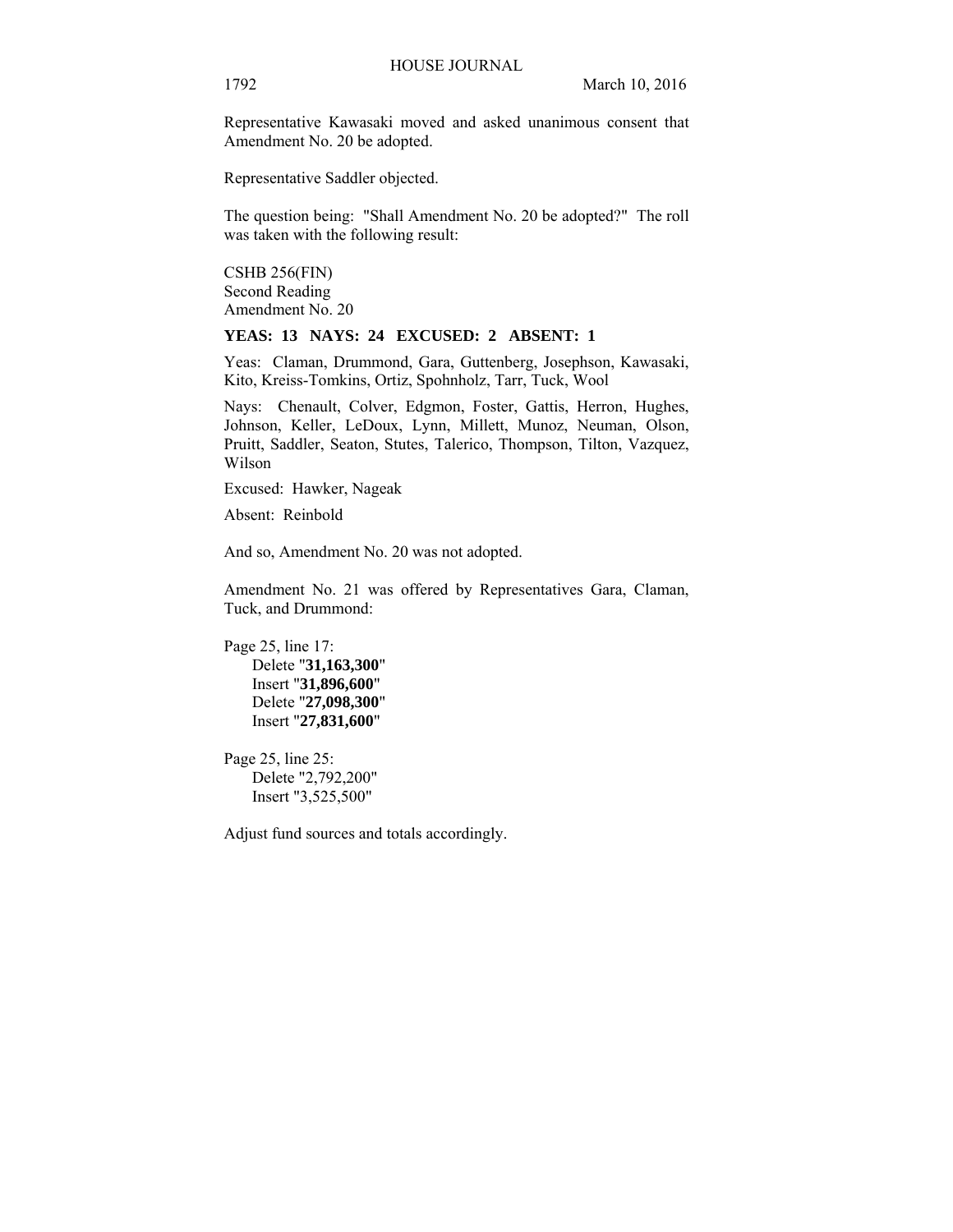Representative Claman moved and asked unanimous consent that Amendment No. 21 be adopted.

Representative Saddler objected.

The question being: "Shall Amendment No. 21 be adopted?" The roll was taken with the following result:

CSHB 256(FIN) Second Reading Amendment No. 21

#### **YEAS: 12 NAYS: 25 EXCUSED: 2 ABSENT: 1**

Yeas: Claman, Drummond, Gara, Guttenberg, Josephson, Kawasaki, Kito, Kreiss-Tomkins, Ortiz, Spohnholz, Tarr, Tuck

Nays: Chenault, Colver, Edgmon, Foster, Gattis, Herron, Hughes, Johnson, Keller, LeDoux, Lynn, Millett, Munoz, Neuman, Olson, Pruitt, Reinbold, Saddler, Seaton, Stutes, Talerico, Thompson, Tilton, Vazquez, Wilson

Excused: Hawker, Nageak

Absent: Wool

And so, Amendment No. 21 was not adopted.

Amendment No. 22 was offered by Representatives Gara, Ortiz, Claman, Tuck, and Drummond:

Page 30, line 25: Delete "**127,034,800**" Insert "**127,709,800**" Delete "**115,567,200**" Insert "**116,242,200**"

Page 31, line 5: Delete "64,214,200" Insert "64,889,200"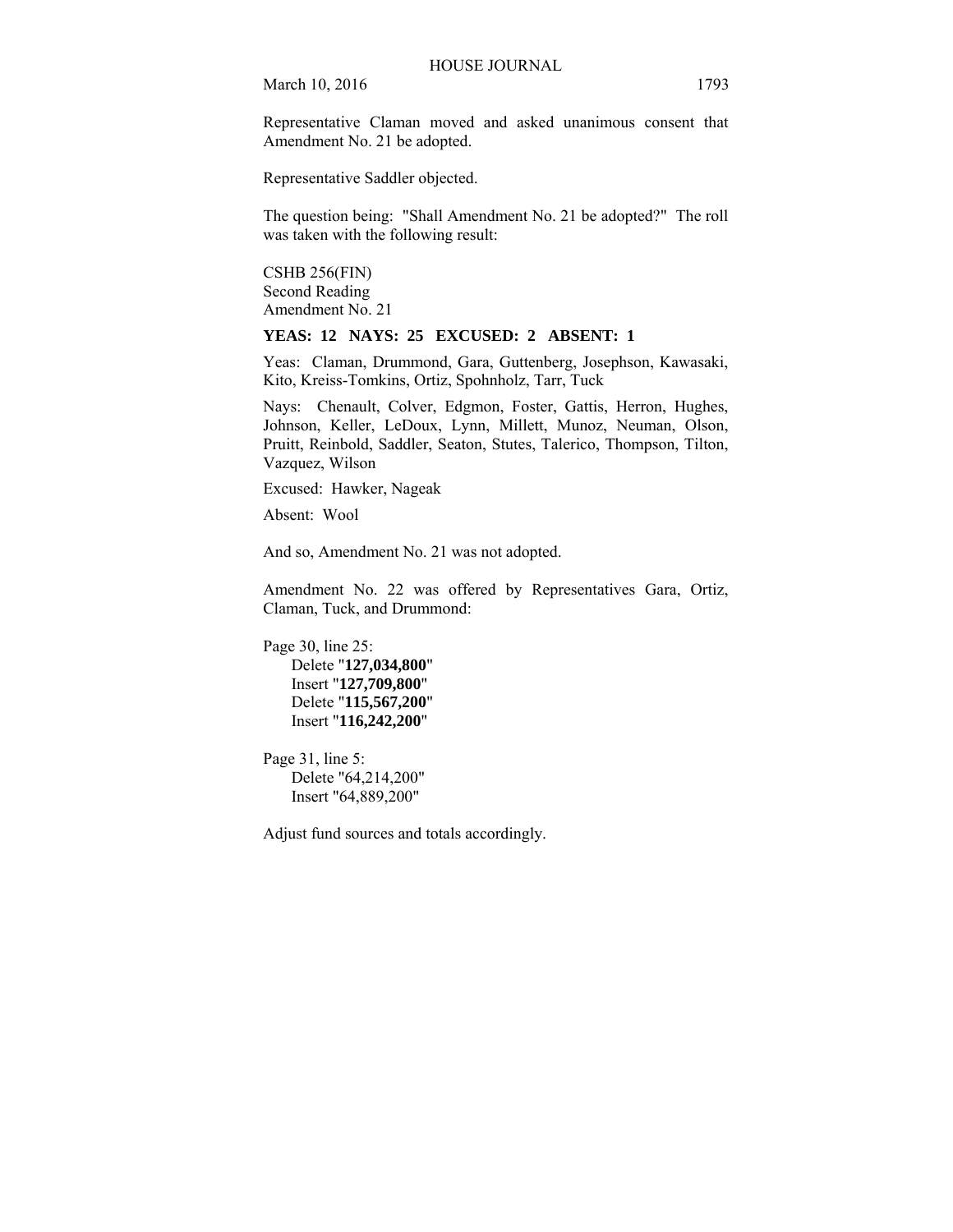Representative Gara moved and asked unanimous consent that Amendment No. 22 be adopted.

Representative Edgmon objected.

The question being: "Shall Amendment No. 22 be adopted?" The roll was taken with the following result:

CSHB 256(FIN) Second Reading Amendment No. 22

## **YEAS: 13 NAYS: 25 EXCUSED: 2 ABSENT: 0**

Yeas: Claman, Drummond, Gara, Guttenberg, Josephson, Kawasaki, Kito, Kreiss-Tomkins, Ortiz, Spohnholz, Tarr, Tuck, Wool

Nays: Chenault, Colver, Edgmon, Foster, Gattis, Herron, Hughes, Johnson, Keller, LeDoux, Lynn, Millett, Munoz, Neuman, Olson, Pruitt, Reinbold, Saddler, Seaton, Stutes, Talerico, Thompson, Tilton, Vazquez, Wilson

Excused: Hawker, Nageak

And so, Amendment No. 22 was not adopted.

Amendment No. 23 was offered by Representatives Gara, Ortiz, Claman, Kawasaki, and Tuck:

Page 73, following line 7:

Insert a new subsection to read:

"(v) The amount that, when added to the fund balance of the fiscal year ending June 30, 2016, equals \$150,000,000, estimated to be \$35,370,205, is appropriated from the general fund to the community revenue sharing fund (AS 29.60.850)."

Page 79, line 9:

Delete "sec. 29 of this Act takes" Insert "secs. 23(v) and 29 of this Act take"

Page 79, line 10:

Delete "sec. 29 of this Act is" Insert "secs. 23(v) and 29 of this Act are"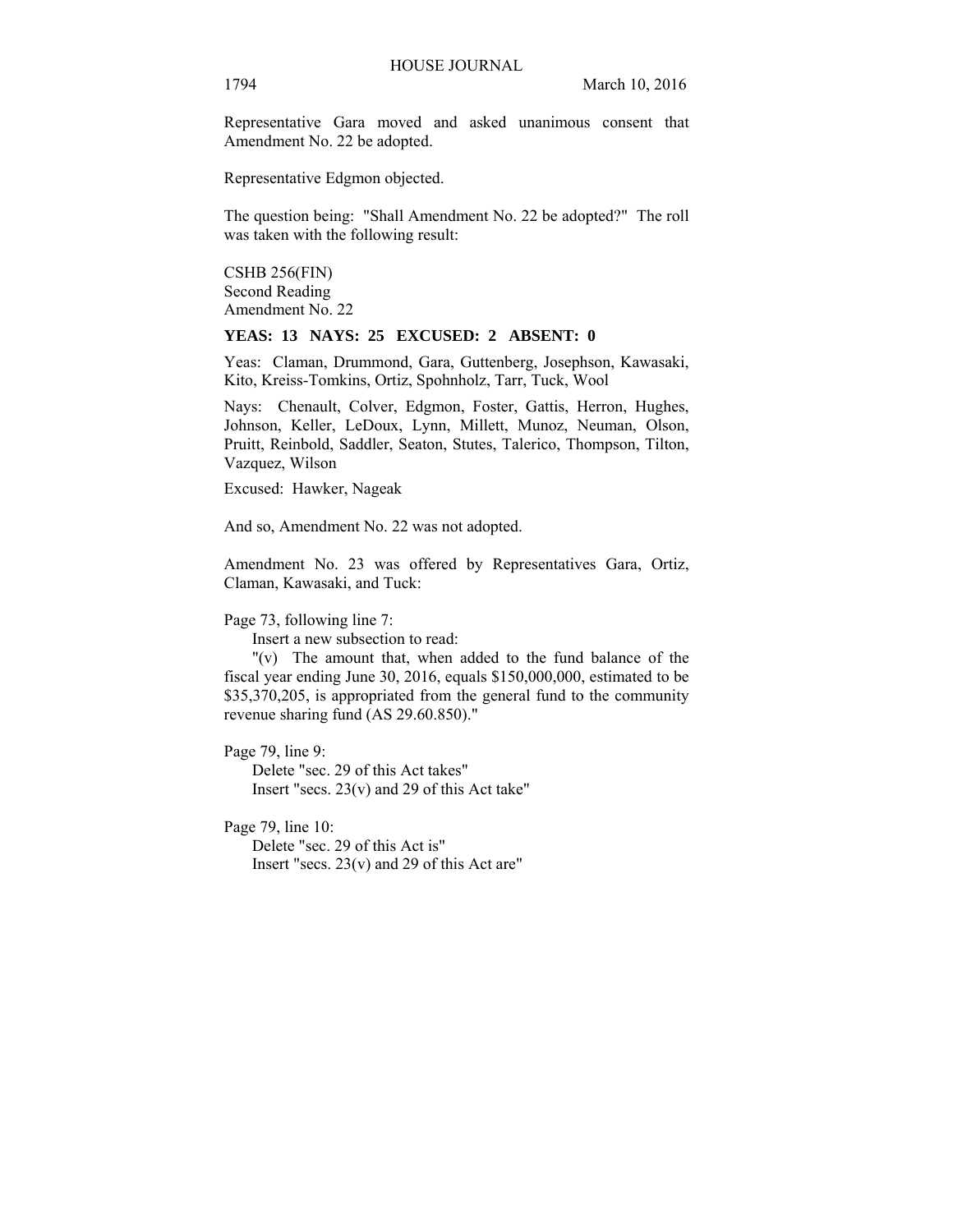Page 79, line 13: Delete "Sections 29,  $32(a)$ , and  $32(c)$ " Insert "Sections  $23(v)$ ,  $29$ ,  $32(a)$ , and  $32(c)$ "

Representative Ortiz moved and asked unanimous consent that Amendment No. 23 be adopted.

Representative Neuman objected.

The question being: "Shall Amendment No. 23 be adopted?" The roll was taken with the following result:

CSHB 256(FIN) Second Reading Amendment No. 23

**YEAS: 13 NAYS: 25 EXCUSED: 2 ABSENT: 0** 

Yeas: Claman, Drummond, Gara, Guttenberg, Josephson, Kawasaki, Kito, Kreiss-Tomkins, Ortiz, Spohnholz, Tarr, Tuck, Wool

Nays: Chenault, Colver, Edgmon, Foster, Gattis, Herron, Hughes, Johnson, Keller, LeDoux, Lynn, Millett, Munoz, Neuman, Olson, Pruitt, Reinbold, Saddler, Seaton, Stutes, Talerico, Thompson, Tilton, Vazquez, Wilson

Excused: Hawker, Nageak

And so, Amendment No. 23 was not adopted.

Amendment No. 24 was offered by Representatives Ortiz, Gara, Josephson, Kito, Tuck, Claman, Kawasaki, and Drummond:

Page 12, line 3: Delete "**234,430,300**" Insert "**234,830,300**" Delete "**15,914,900**" Insert "**16,314,900**"

Page 12, following line 14: Insert new material to read: "ALLOCATIONS Alaska Learning Network 400,000 Program"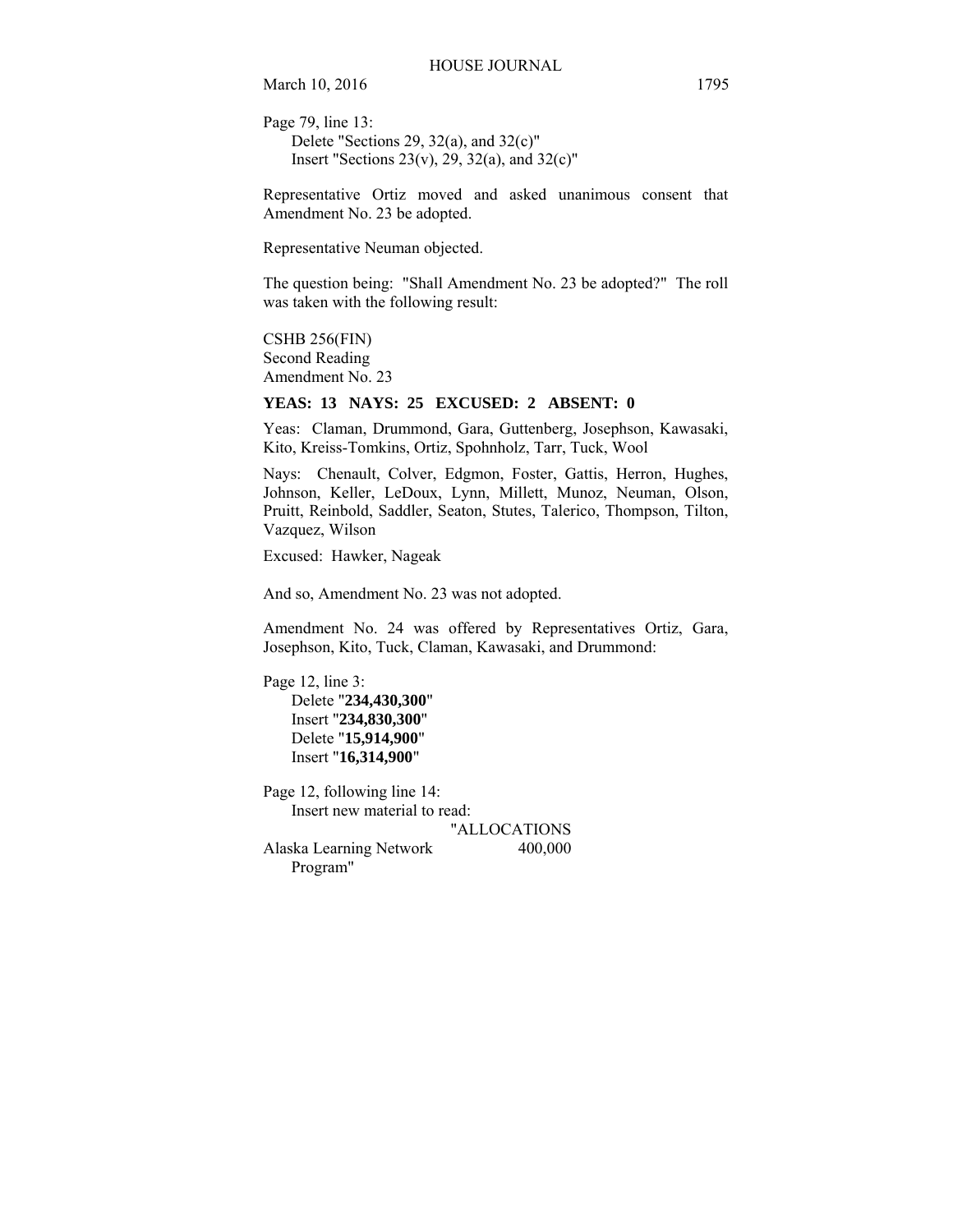Page 12, line 27: Delete "**10,812,800**" Insert "**13,164,600**" Delete "**8,894,000**" Insert "**11,245,800**"

Page 12, line 28: Delete "7,719,800" Insert "9,309,800"

Page 12, following line 31: Insert new material to read: "ALLOCATIONS Online With Libraries 761,800"

Adjust fund sources and totals accordingly.

Representative Kito moved and asked unanimous consent that Amendment No. 24 be adopted.

Representative Gattis objected.

The question being: "Shall Amendment No. 24 be adopted?" The roll was taken with the following result:

CSHB 256(FIN) Second Reading Amendment No. 24

## **YEAS: 13 NAYS: 25 EXCUSED: 2 ABSENT: 0**

Yeas: Claman, Drummond, Gara, Guttenberg, Josephson, Kawasaki, Kito, Kreiss-Tomkins, Ortiz, Spohnholz, Tarr, Tuck, Wool

Nays: Chenault, Colver, Edgmon, Foster, Gattis, Herron, Hughes, Johnson, Keller, LeDoux, Lynn, Millett, Munoz, Neuman, Olson, Pruitt, Reinbold, Saddler, Seaton, Stutes, Talerico, Thompson, Tilton, Vazquez, Wilson

Excused: Hawker, Nageak

And so, Amendment No. 24 was not adopted.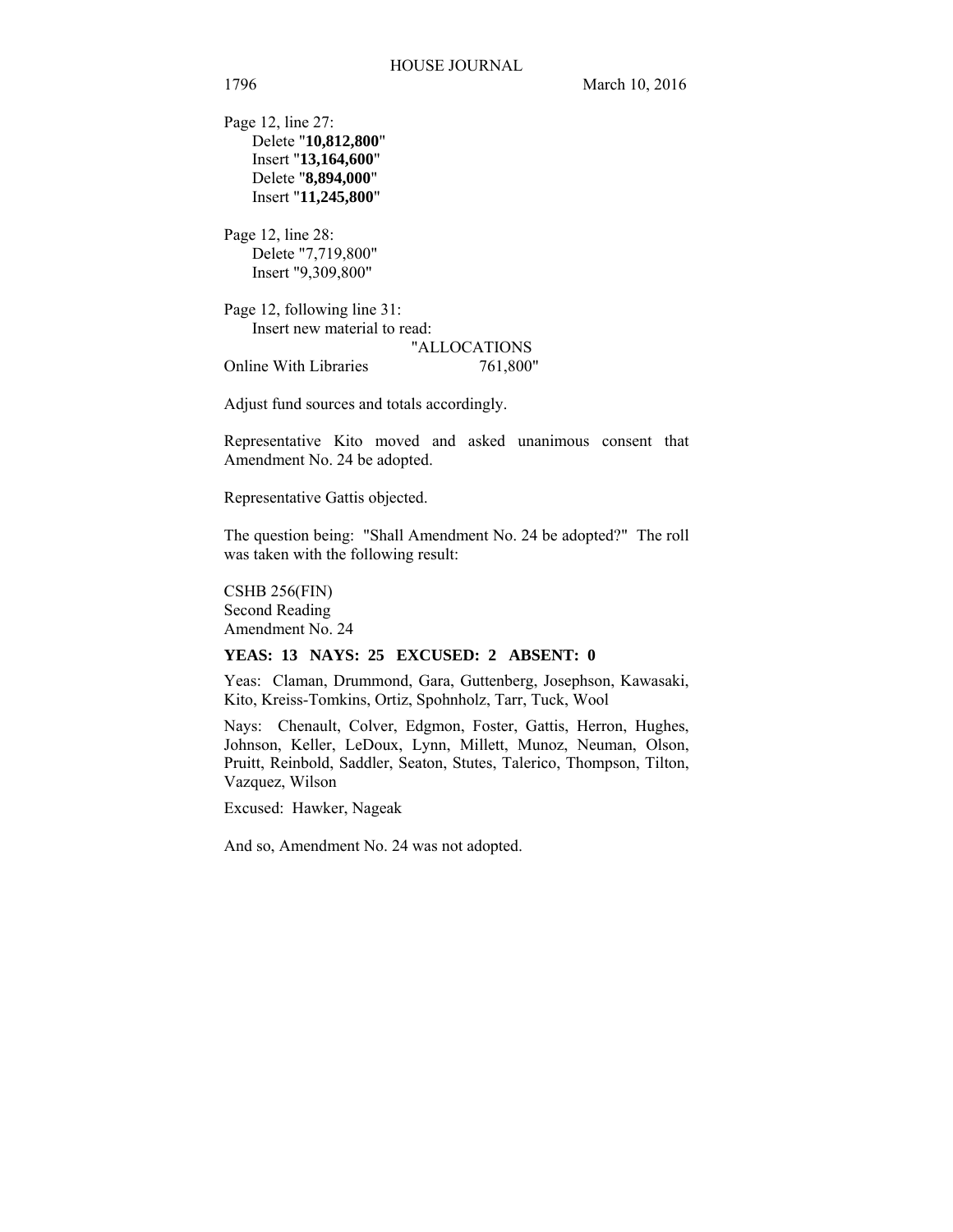Amendment No. 25 was offered by Representatives Claman, Guttenberg, Ortiz, and Tuck:

Page 29, line 25: Delete "**16,219,200**" Insert "**16,547,600**" Delete "**9,236,700**" Insert "**9,477,900**" Delete "**6,982,500**" Insert "**7,069,700**"

Page 29, line 26: Delete "13,719,000" Insert "14,047,400"

Adjust fund sources and totals accordingly.

Representative Claman moved and asked unanimous consent that Amendment No. 25 be adopted.

Representative Pruitt objected.

The question being: "Shall Amendment No. 25 be adopted?" The roll was taken with the following result:

CSHB 256(FIN) Second Reading Amendment No. 25

## **YEAS: 13 NAYS: 25 EXCUSED: 2 ABSENT: 0**

Yeas: Claman, Drummond, Gara, Guttenberg, Josephson, Kawasaki, Kito, Kreiss-Tomkins, Ortiz, Spohnholz, Tarr, Tuck, Wool

Nays: Chenault, Colver, Edgmon, Foster, Gattis, Herron, Hughes, Johnson, Keller, LeDoux, Lynn, Millett, Munoz, Neuman, Olson, Pruitt, Reinbold, Saddler, Seaton, Stutes, Talerico, Thompson, Tilton, Vazquez, Wilson

Excused: Hawker, Nageak

And so, Amendment No. 25 was not adopted.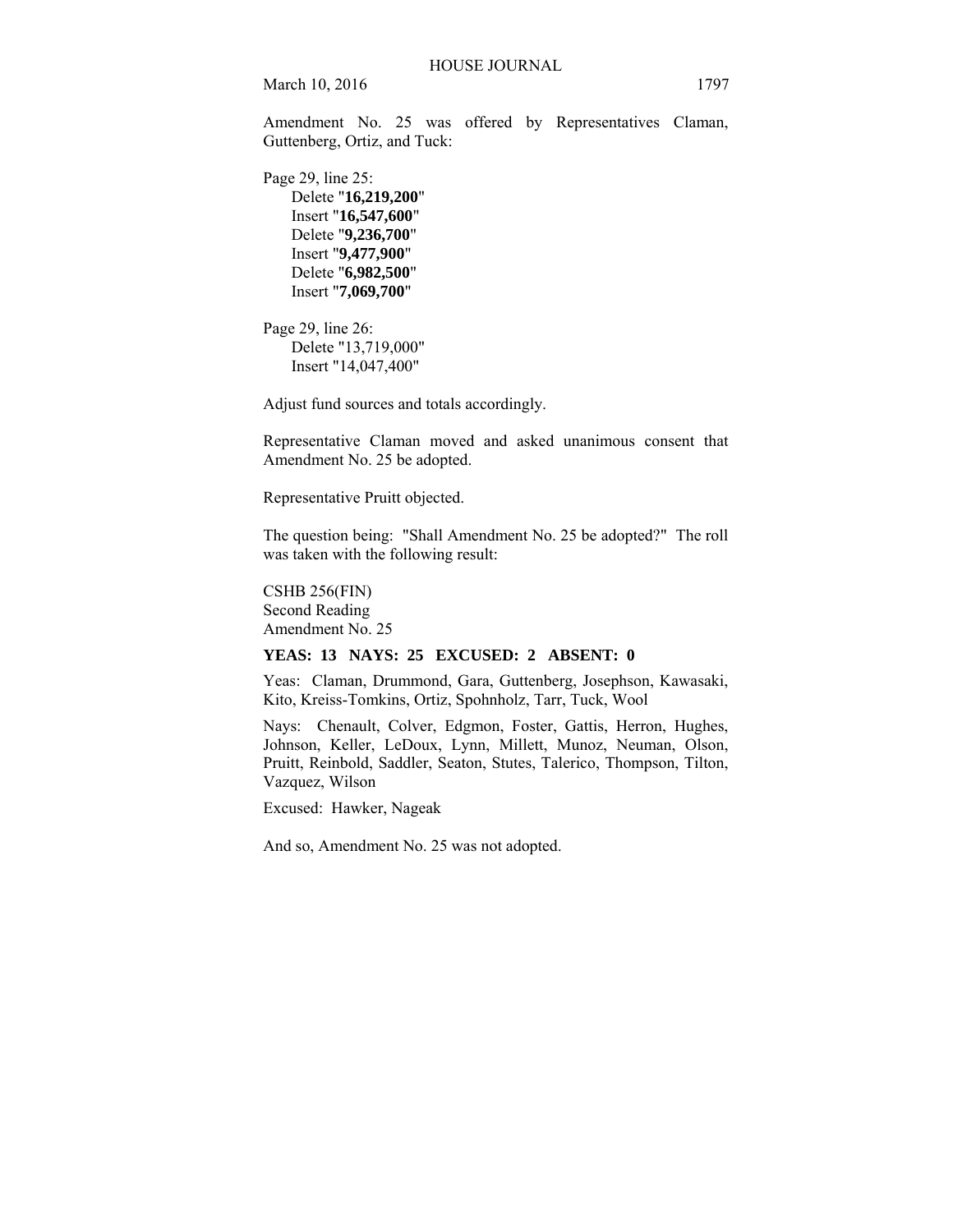Amendment No. 26 was offered by Representatives Josephson, Kito, Claman, and Tuck:

Page 14, line 17: Delete "**24,298,900**" Insert "**24,999,100**" Delete "**11,207,900**" Insert "**11,908,100**"

Page 14, line 18: Delete "15,140,600" Insert "15,840,800"

Adjust fund sources and totals accordingly.

Representative Josephson moved and asked unanimous consent that Amendment No. 26 be adopted.

Representative Munoz objected.

The question being: "Shall Amendment No. 26 be adopted?" The roll was taken with the following result:

CSHB 256(FIN) Second Reading Amendment No. 26

## **YEAS: 13 NAYS: 25 EXCUSED: 2 ABSENT: 0**

Yeas: Claman, Drummond, Gara, Guttenberg, Josephson, Kawasaki, Kito, Kreiss-Tomkins, Ortiz, Spohnholz, Tarr, Tuck, Wool

Nays: Chenault, Colver, Edgmon, Foster, Gattis, Herron, Hughes, Johnson, Keller, LeDoux, Lynn, Millett, Munoz, Neuman, Olson, Pruitt, Reinbold, Saddler, Seaton, Stutes, Talerico, Thompson, Tilton, Vazquez, Wilson

Excused: Hawker, Nageak

And so, Amendment No. 26 was not adopted.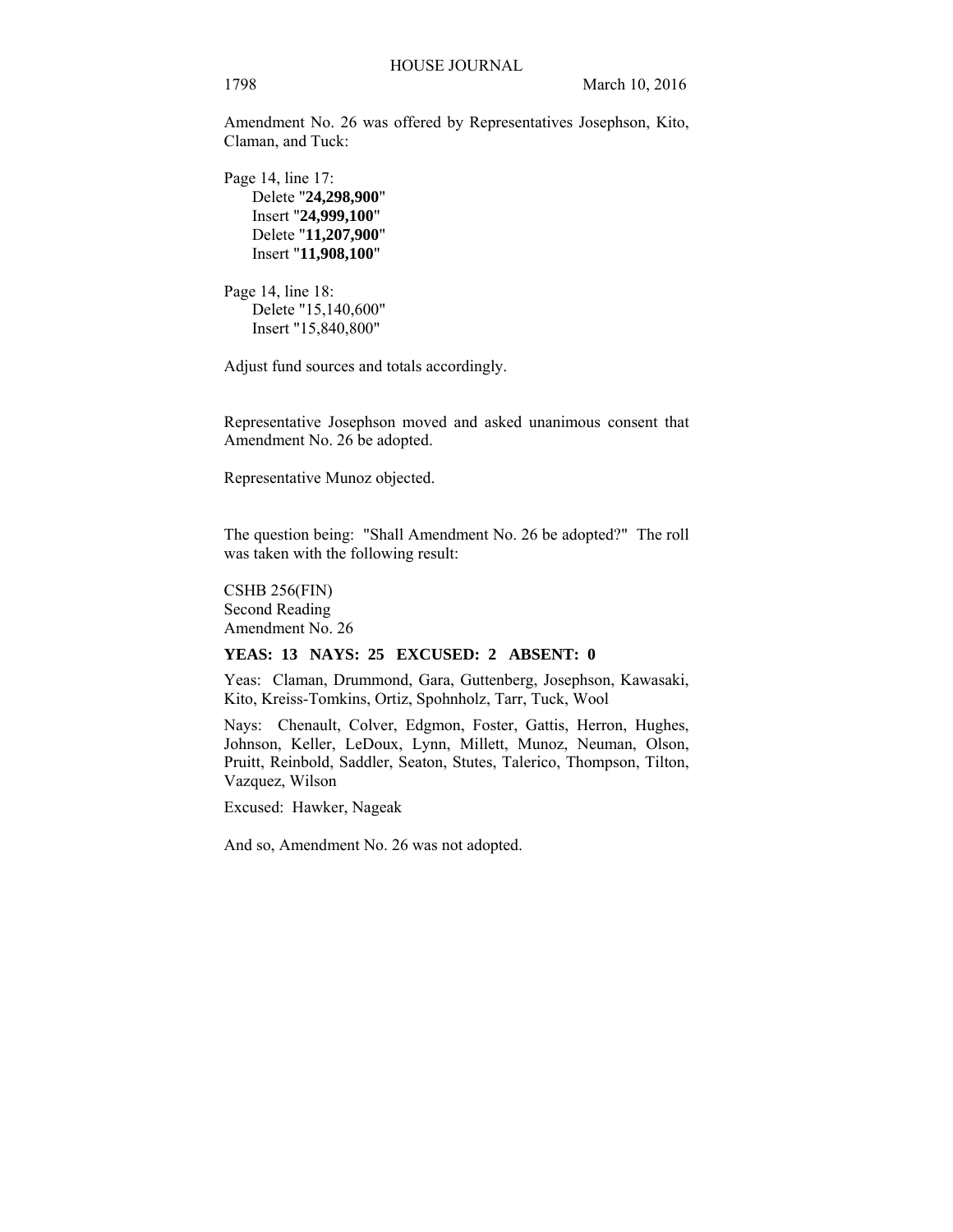Amendment No. 27 was offered by Representatives Claman and Tuck:

Page 23, line 14: Delete "**20,282,400**" Insert "**20,582,400**" Delete "**5,804,700**" Insert "**6,104,700**"

Page 23, line 28: Delete "4,457,400" Insert "4,757,400"

Adjust fund sources and totals accordingly.

Representative Claman moved and asked unanimous consent that Amendment No. 27 be adopted.

Representative Wilson objected.

The question being: "Shall Amendment No. 27 be adopted?" The roll was taken with the following result:

CSHB 256(FIN) Second Reading Amendment No. 27

## **YEAS: 12 NAYS: 26 EXCUSED: 2 ABSENT: 0**

Yeas: Claman, Drummond, Gara, Guttenberg, Josephson, Kawasaki, Kito, Ortiz, Spohnholz, Tarr, Tuck, Wool

Nays: Chenault, Colver, Edgmon, Foster, Gattis, Herron, Hughes, Johnson, Keller, Kreiss-Tomkins, LeDoux, Lynn, Millett, Munoz, Neuman, Olson, Pruitt, Reinbold, Saddler, Seaton, Stutes, Talerico, Thompson, Tilton, Vazquez, Wilson

Excused: Hawker, Nageak

And so, Amendment No. 27 was not adopted.

Amendment No. 28 was offered by Representatives Josephson, Guttenberg, Tuck, Kawasaki, Kito, Gara, and Claman: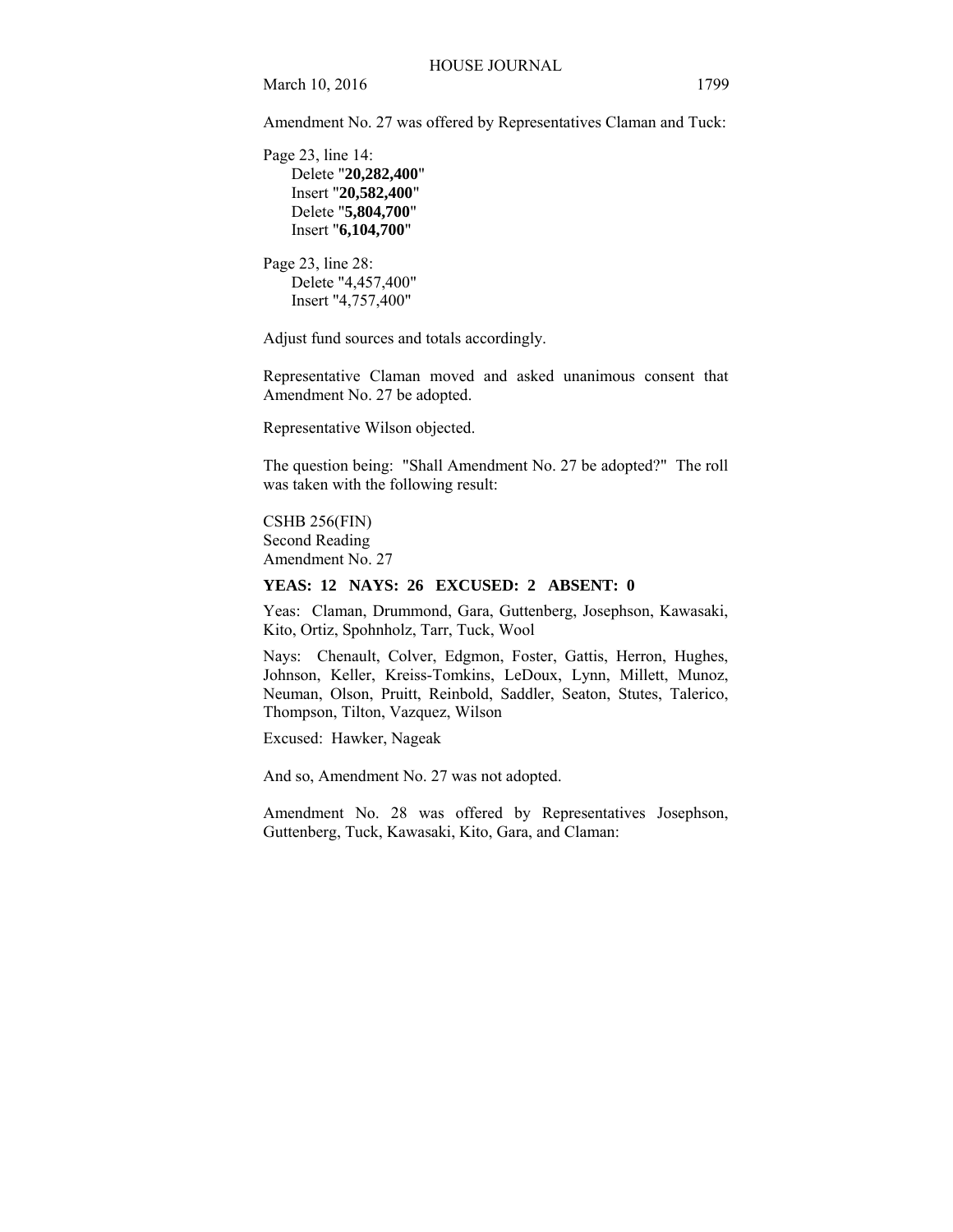Page 23, line 14: Delete "**20,282,400**" Insert "**20,472,400**" Delete "**5,804,700**" Insert "**5,854,700**" Delete "**14,477,700**" Insert "**14,617,700**"

Page 23, line 16: Delete "985,400" Insert "1,175,400"

Page 28, line 6: Delete "**27,448,900**" Insert "**27,783,900**" Delete "**16,544,300**" Insert "**16,879,300**"

Page 28, line 7: Delete "1,368,300" Insert "1,703,300"

Adjust fund sources and totals accordingly.

Representative Josephson moved and asked unanimous consent that Amendment No. 28 be adopted.

Representative Wilson objected.

The question being: "Shall Amendment No. 28 be adopted?" The roll was taken with the following result:

CSHB 256(FIN) Second Reading Amendment No. 28

## **YEAS: 13 NAYS: 25 EXCUSED: 2 ABSENT: 0**

Yeas: Claman, Drummond, Gara, Guttenberg, Josephson, Kawasaki, Kito, Kreiss-Tomkins, Ortiz, Spohnholz, Tarr, Tuck, Wool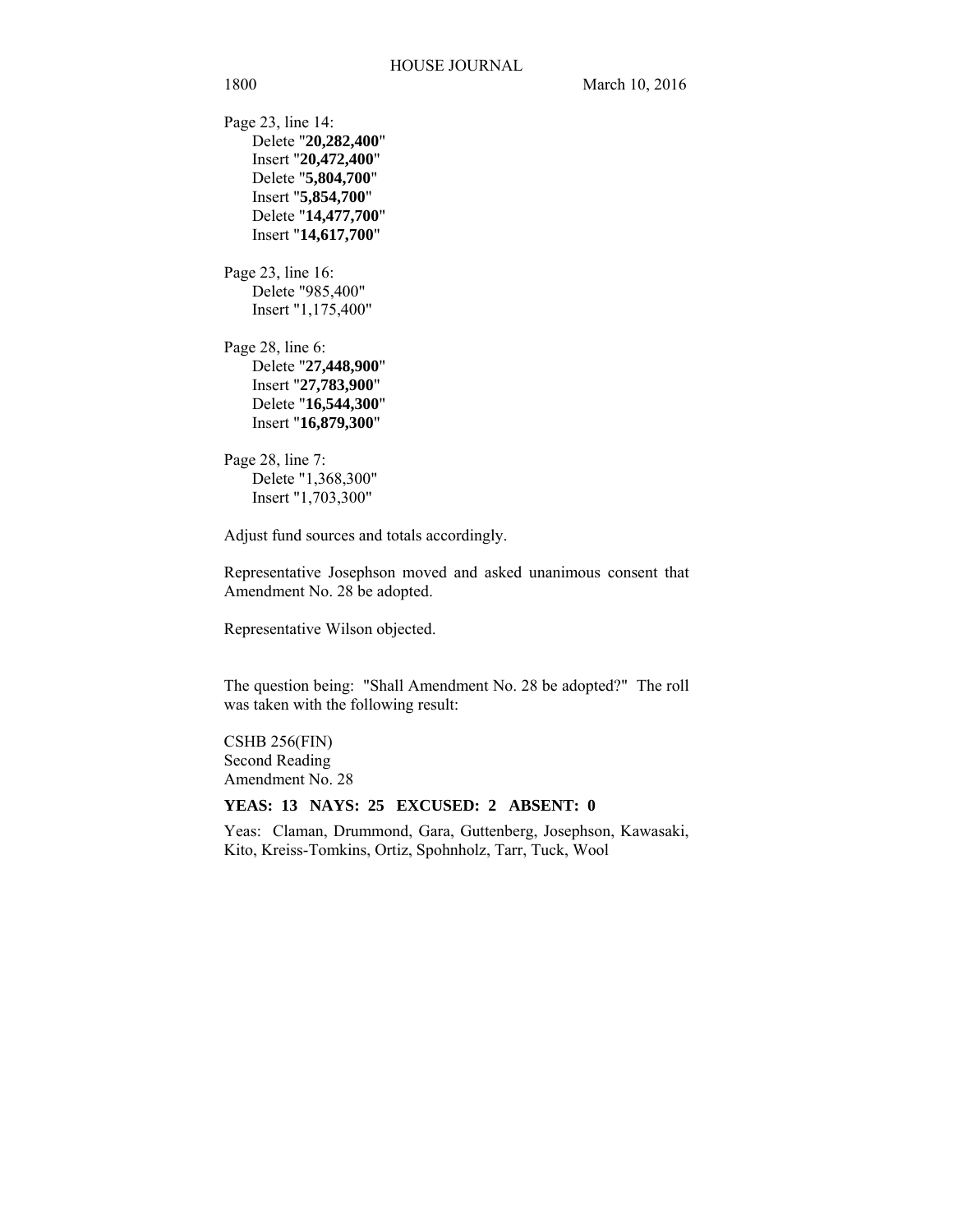Nays: Chenault, Colver, Edgmon, Foster, Gattis, Herron, Hughes, Johnson, Keller, LeDoux, Lynn, Millett, Munoz, Neuman, Olson, Pruitt, Reinbold, Saddler, Seaton, Stutes, Talerico, Thompson, Tilton, Vazquez, Wilson

Excused: Hawker, Nageak

And so, Amendment No. 28 was not adopted.

Amendment No. 29 was offered by Representatives Josephson, Gara, Kito, and Drummond:

Page 4, line 30: Delete "**830,500**" in both places Insert "**1,030,500**" in both places

Page 4, line 31: Delete "830,500" Insert "1,030,500

Adjust fund sources and totals accordingly.

Representative Josephson moved and asked unanimous consent that Amendment No. 29 be adopted.

Representative Gattis objected.

The question being: "Shall Amendment No. 29 be adopted?" The roll was taken with the following result:

CSHB 256(FIN) Second Reading Amendment No. 29

#### **YEAS: 14 NAYS: 24 EXCUSED: 2 ABSENT: 0**

Yeas: Claman, Drummond, Gara, Guttenberg, Josephson, Kawasaki, Kito, Kreiss-Tomkins, Ortiz, Reinbold, Spohnholz, Tarr, Tuck, Wool

Nays: Chenault, Colver, Edgmon, Foster, Gattis, Herron, Hughes, Johnson, Keller, LeDoux, Lynn, Millett, Munoz, Neuman, Olson, Pruitt, Saddler, Seaton, Stutes, Talerico, Thompson, Tilton, Vazquez, Wilson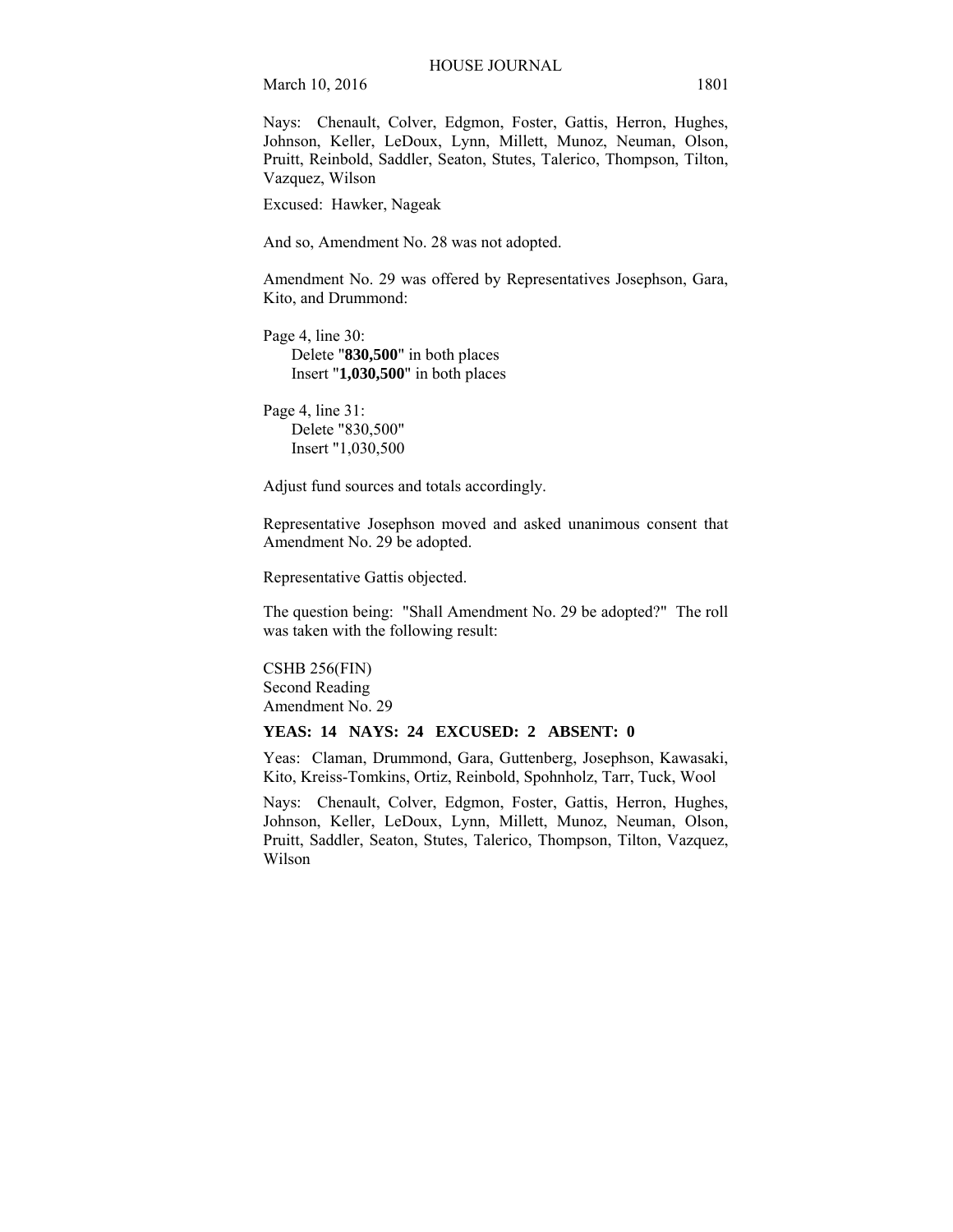Excused: Hawker, Nageak

And so, Amendment No. 29 was not adopted.

Amendment No. 30 was offered by Representatives Tarr, Ortiz, Josephson, Kawasaki, Gara, Guttenberg, Drummond, Kito, Wool, Spohnholz, Claman, Kreiss-Tomkins, and Tuck:

Page 20, line 3: Delete "**301,419,500**" Insert "**306,557,400**" Delete "**151,050,200**" Insert "**156,188,100**"

Page 20, line 13: Delete "14,891,400" Insert "20,029,300"

Adjust fund sources and totals accordingly.

Representative Tarr moved and asked unanimous consent that Amendment No. 30 be adopted.

Representative Saddler objected.

The question being: "Shall Amendment No. 30 be adopted?" The roll was taken with the following result:

CSHB 256(FIN) Second Reading Amendment No. 30

#### **YEAS: 14 NAYS: 24 EXCUSED: 2 ABSENT: 0**

Yeas: Claman, Drummond, Gara, Guttenberg, Josephson, Kawasaki, Kito, Kreiss-Tomkins, Ortiz, Reinbold, Spohnholz, Tarr, Tuck, Wool

Nays: Chenault, Colver, Edgmon, Foster, Gattis, Herron, Hughes, Johnson, Keller, LeDoux, Lynn, Millett, Munoz, Neuman, Olson, Pruitt, Saddler, Seaton, Stutes, Talerico, Thompson, Tilton, Vazquez, Wilson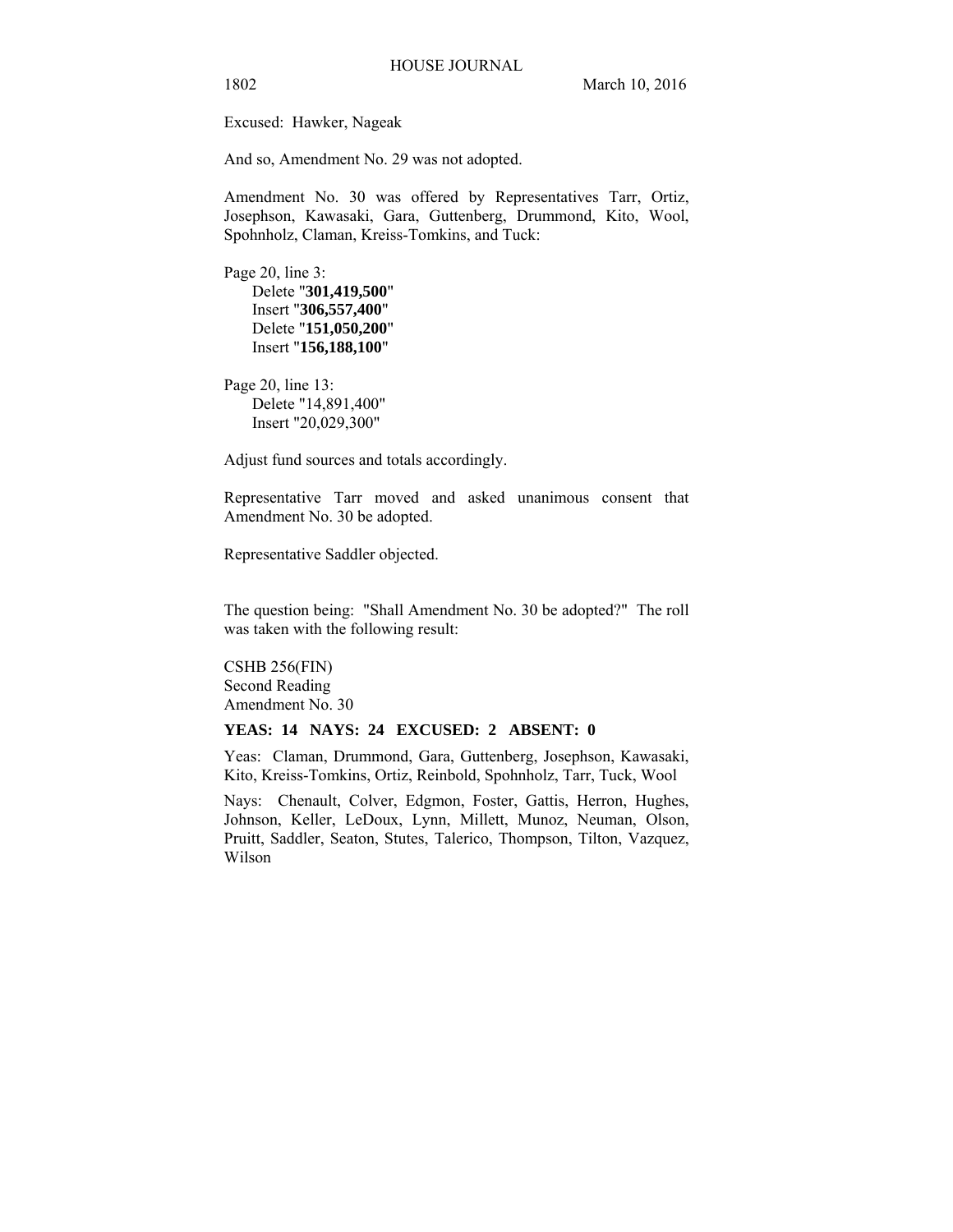Excused: Hawker, Nageak

And so, Amendment No. 30 was not adopted.

Amendment No. 31 was offered by Representatives Reinbold, Gara, Tuck, and Kawasaki:

Page 2, following line 24:

Insert new material to read:

"It is the intent of the legislature that the division of finance add additional information to the Alaska Checkbook Online to include the appropriation and allocation that is the source of funding for each entry."

Representative Reinbold moved and asked unanimous consent that Amendment No. 31 be adopted.

Representative Neuman objected.

The question being: "Shall Amendment No. 31 be adopted?" The roll was taken with the following result:

#### CSHB 256(FIN)

Second Reading Amendment No. 31

## **YEAS: 14 NAYS: 24 EXCUSED: 2 ABSENT: 0**

Yeas: Drummond, Gara, Guttenberg, Josephson, Kawasaki, Kito, Kreiss-Tomkins, Ortiz, Reinbold, Spohnholz, Tarr, Tuck, Vazquez, Wool

Nays: Chenault, Claman, Colver, Edgmon, Foster, Gattis, Herron, Hughes, Johnson, Keller, LeDoux, Lynn, Millett, Munoz, Neuman, Olson, Pruitt, Saddler, Seaton, Stutes, Talerico, Thompson, Tilton, Wilson

Excused: Hawker, Nageak

And so, Amendment No. 31 was not adopted.

The Speaker ruled Amendment No. 14 (which was not moved) out of order citing Section 111-3 of Mason's Manual.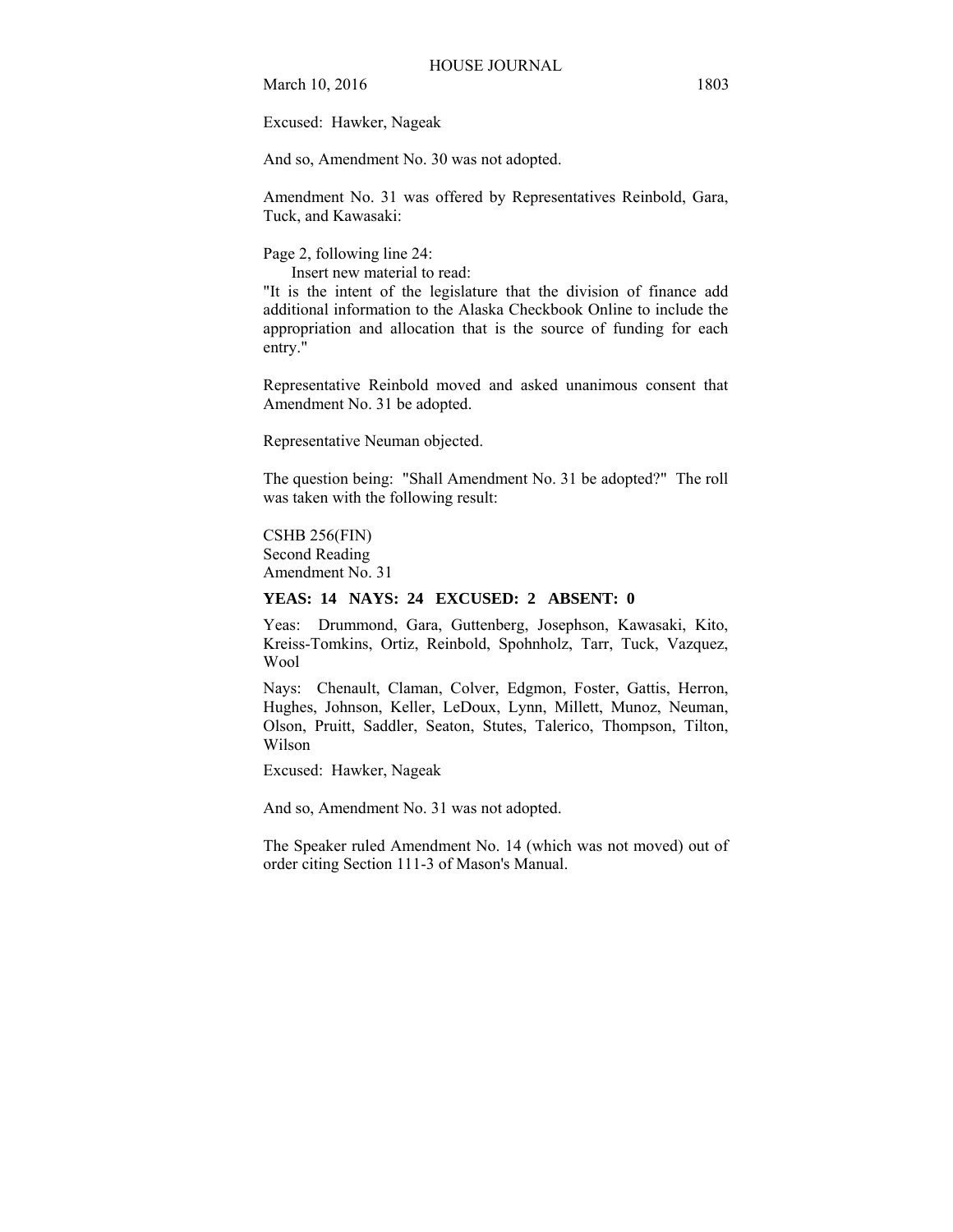Representative Claman appealed the ruling of the Chair.

The question being: "Shall the House sustain the ruling of the Chair?" The roll was taken with the following result:

CSHB 256(FIN) Second Reading Sustain Ruling of the Chair

#### **YEAS: 25 NAYS: 13 EXCUSED: 2 ABSENT: 0**

Yeas: Chenault, Colver, Edgmon, Foster, Gattis, Herron, Hughes, Johnson, Keller, LeDoux, Lynn, Millett, Munoz, Neuman, Olson, Pruitt, Reinbold, Saddler, Seaton, Stutes, Talerico, Thompson, Tilton, Vazquez, Wilson

Nays: Claman, Drummond, Gara, Guttenberg, Josephson, Kawasaki, Kito, Kreiss-Tomkins, Ortiz, Spohnholz, Tarr, Tuck, Wool

Excused: Hawker, Nageak

And so, the ruling of the Chair was upheld.

CSHB 256(FIN) was automatically in third reading.

Representatives LeDoux, Herron, Edgmon, Foster, Kito, Tilton, Hughes, Pruitt, Saddler, and Vazquez moved and asked unanimous consent to abstain from voting because of a conflict of interest. Objection was heard, and they were required to vote.

The question being: "Shall CSHB 256(FIN) pass the House?" The roll was taken with the following result:

CSHB 256(FIN) Third Reading Final Passage

#### **YEAS: 24 NAYS: 14 EXCUSED: 2 ABSENT: 0**

Yeas: Chenault, Colver, Edgmon, Foster, Gattis, Herron, Hughes, Johnson, Keller, LeDoux, Lynn, Millett, Munoz, Neuman, Olson, Pruitt, Saddler, Seaton, Stutes, Talerico, Thompson, Tilton, Vazquez, Wilson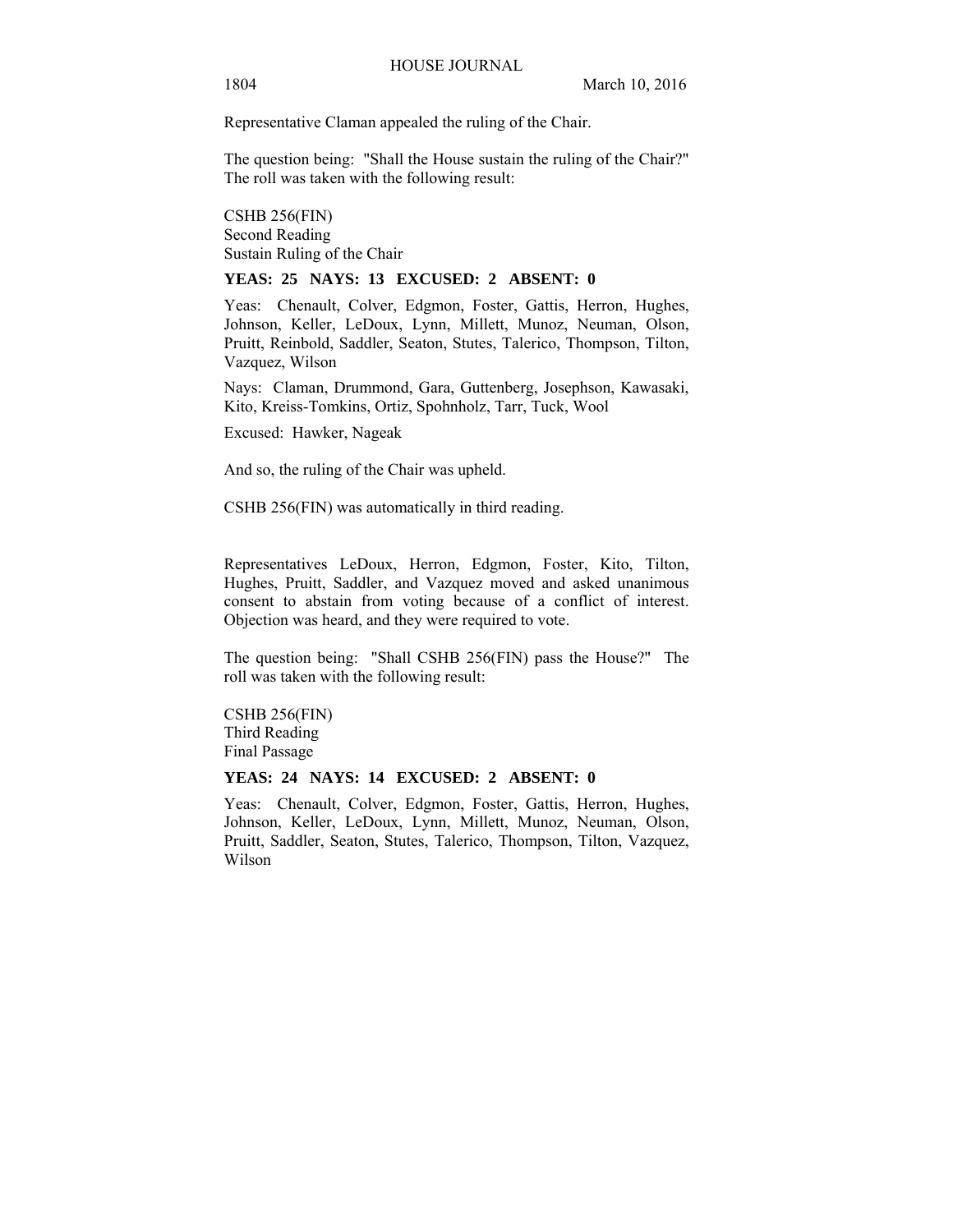Nays: Claman, Drummond, Gara, Guttenberg, Josephson, Kawasaki, Kito, Kreiss-Tomkins, Ortiz, Reinbold, Spohnholz, Tarr, Tuck, Wool

Excused: Hawker, Nageak

And so, CSHB 256(FIN) passed the House.

Representative Millett moved the effective date clause.

The question being: "Shall the effective date clause be adopted?" The roll was taken with the following result:

# CSHB 256(FIN) Third Reading

Effective Date

# **YEAS: 38 NAYS: 0 EXCUSED: 2 ABSENT: 0**

Yeas: Chenault, Claman, Colver, Drummond, Edgmon, Foster, Gara, Gattis, Guttenberg, Herron, Hughes, Johnson, Josephson, Kawasaki, Keller, Kito, Kreiss-Tomkins, LeDoux, Lynn, Millett, Munoz, Neuman, Olson, Ortiz, Pruitt, Reinbold, Saddler, Seaton, Spohnholz, Stutes, Talerico, Tarr, Thompson, Tilton, Tuck, Vazquez, Wilson, Wool

Excused: Hawker, Nageak

And so, the effective date clause was adopted.

CSHB 256(FIN) was referred to the Chief Clerk for engrossment.

## **HB 257**

The following, which was advanced to third reading from the March 9, 2016, calendar (page 1762), was read the third time:

#### CS FOR HOUSE BILL NO. 257(FIN)

"An Act making appropriations for the operating and capital expenses of the state's integrated comprehensive mental health program; making supplemental appropriations; and providing for an effective date."

Representative Gara moved and asked unanimous consent that CSHB 257(FIN) be returned to second reading for the specific purpose of considering Amendment No. 1. There being no objection, it was so ordered.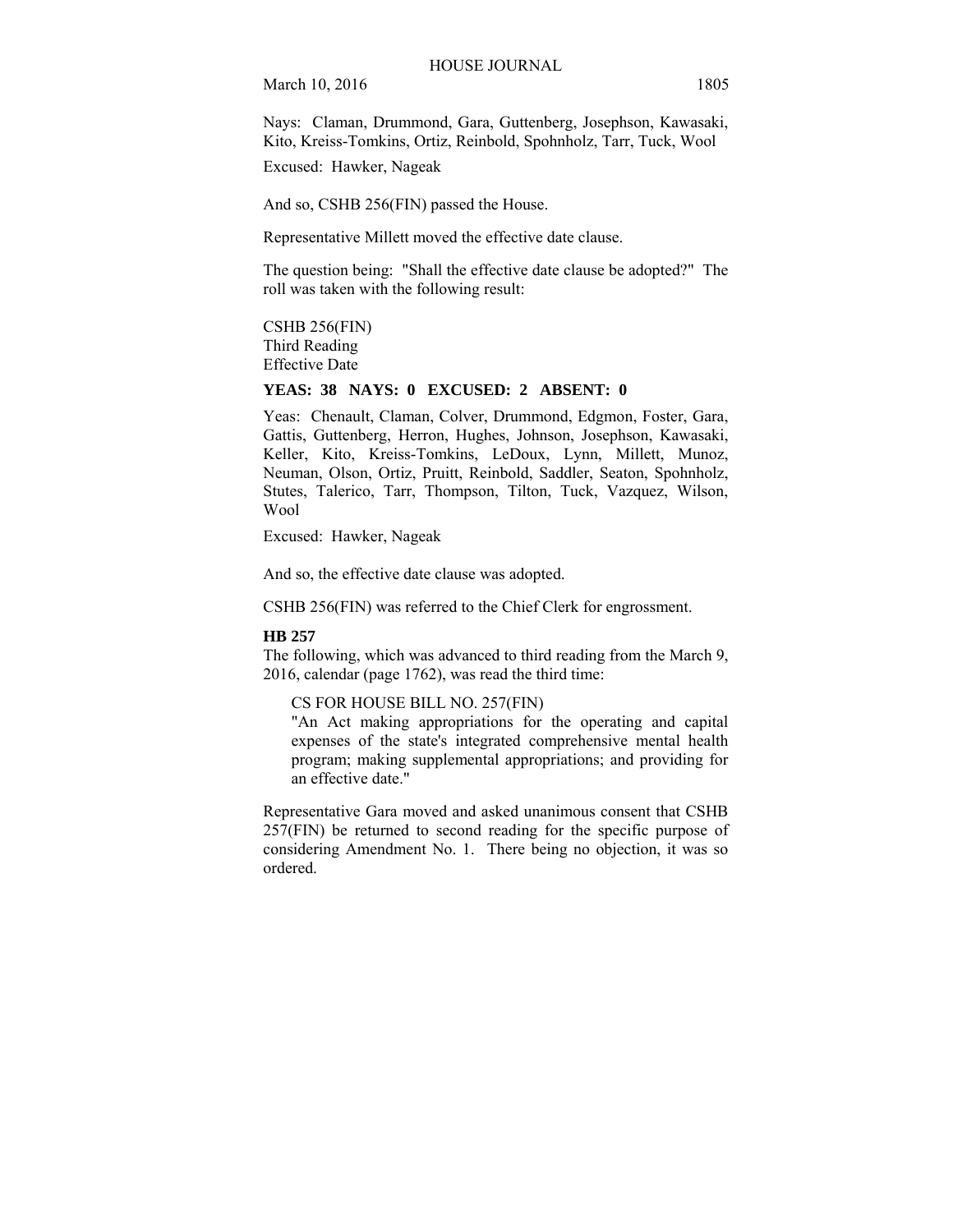Amendment No. 1 was offered by Representatives Gara, Kreiss-Tomkins, Tarr, Drummond, Josephson, Kawasaki, Spohnholz, Claman, Ortiz, Guttenberg, Kito, and Tuck:

Page 5, line 13: Delete "**24,684,800**" Insert "**25,324,800**" Delete "**23,354,800**" Insert "**23,994,800**"

Page 5, line 22: Delete "12,196,400" Insert "12,836,400"

Adjust fund sources and totals accordingly.

Representative Gara moved and asked unanimous consent that Amendment No. 1 be adopted.

Representative Saddler objected.

The question being: "Shall Amendment No. 1 be adopted?" The roll was taken with the following result:

CSHB 257(FIN) Second Reading Amendment No. 1

## **YEAS: 13 NAYS: 25 EXCUSED: 2 ABSENT: 0**

Yeas: Claman, Drummond, Gara, Guttenberg, Josephson, Kawasaki, Kito, Kreiss-Tomkins, Ortiz, Spohnholz, Tarr, Tuck, Wool

Nays: Chenault, Colver, Edgmon, Foster, Gattis, Herron, Hughes, Johnson, Keller, LeDoux, Lynn, Millett, Munoz, Neuman, Olson, Pruitt, Reinbold, Saddler, Seaton, Stutes, Talerico, Thompson, Tilton, Vazquez, Wilson

Excused: Hawker, Nageak

And so, Amendment No. 1 was not adopted.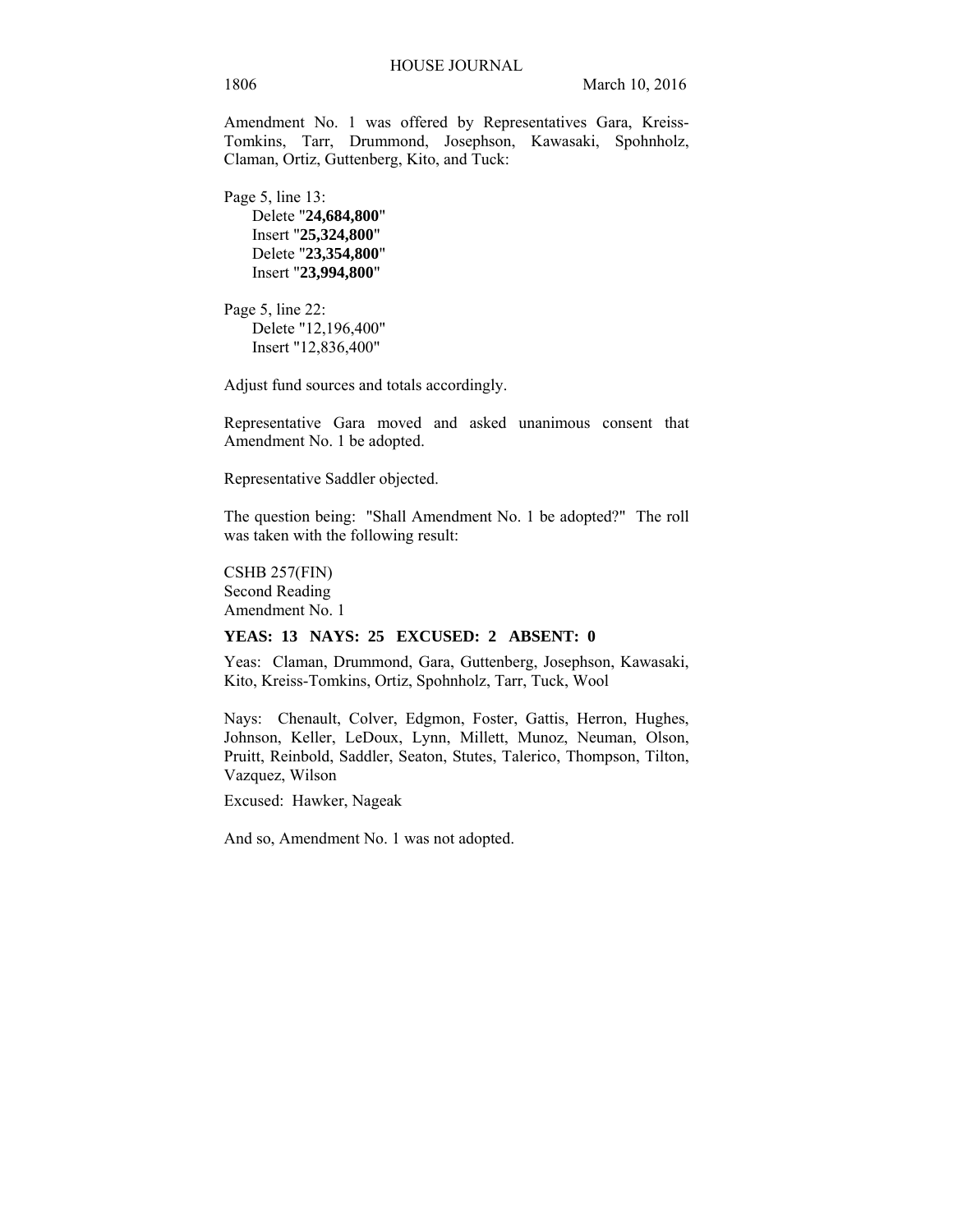Representatives LeDoux, Saddler, and Tilton moved and asked unanimous consent to abstain from voting because of a conflict of interest. Objection was heard, and they were required to vote.

The question being: "Shall CSHB 257(FIN) pass the House?" The roll was taken with the following result:

CSHB 257(FIN) Third Reading Final Passage

## **YEAS: 38 NAYS: 0 EXCUSED: 2 ABSENT: 0**

Yeas: Chenault, Claman, Colver, Drummond, Edgmon, Foster, Gara, Gattis, Guttenberg, Herron, Hughes, Johnson, Josephson, Kawasaki, Keller, Kito, Kreiss-Tomkins, LeDoux, Lynn, Millett, Munoz, Neuman, Olson, Ortiz, Pruitt, Reinbold, Saddler, Seaton, Spohnholz, Stutes, Talerico, Tarr, Thompson, Tilton, Tuck, Vazquez, Wilson, Wool

Excused: Hawker, Nageak

And so, CSHB 257(FIN) passed the House.

Representative Millett moved and asked unanimous consent that the roll call on the passage of the bill be considered the roll call on the effective date clause. There being no objection, it was so ordered.

CSHB 257(FIN) was referred to the Chief Clerk for engrossment.

# **LEGISLATIVE CITATIONS**

Representative Millett moved and asked unanimous consent that the House approve the citations on the calendar. There being no objection, the following citations were approved and sent to enrolling:

Honoring - The Spear Squadron Ranger Battalion of the Nepalese Army

By Representatives Stutes, Chenault, Claman, Colver, Drummond, Edgmon, Foster, Gara, Gattis, Guttenberg, Hawker, Herron, Hughes, Johnson, Josephson, Kawasaki, Keller, Kito, Kreiss-Tomkins, LeDoux, Lynn, Millett, Munoz, Nageak, Neuman, Olson, Ortiz, Pruitt,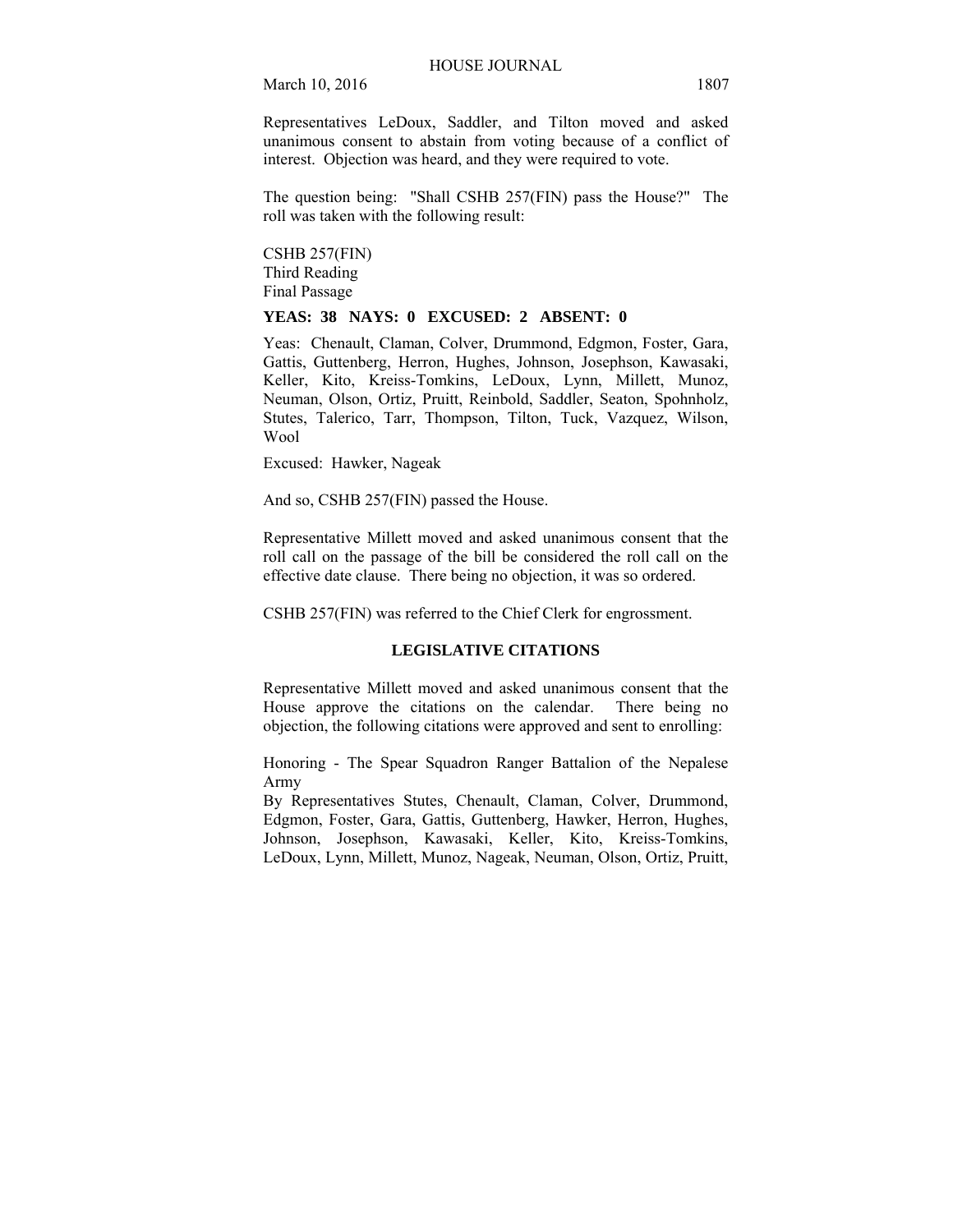Saddler, Seaton, Talerico, Tarr, Thompson, Tilton, Tuck, Vazquez, Wilson, Wool; Senator Stevens

## In Memoriam - Ronald McMahan

By Representatives Guttenberg, Chenault, Claman, Colver, Drummond, Edgmon, Foster, Gara, Gattis, Hawker, Herron, Hughes, Johnson, Josephson, Kawasaki, Keller, Kito, Kreiss-Tomkins, LeDoux, Lynn, Millett, Munoz, Nageak, Neuman, Olson, Ortiz, Pruitt, Reinbold, Saddler, Seaton, Stutes, Talerico, Tarr, Thompson, Tilton, Tuck, Vazquez, Wilson, Wool

#### In Memoriam - Charles Caldwell Hawley

By Representatives Hawker, Chenault, Claman, Colver, Drummond, Edgmon, Foster, Gara, Gattis, Guttenberg, Herron, Hughes, Johnson, Josephson, Kawasaki, Keller, Kito, Kreiss-Tomkins, LeDoux, Lynn, Millett, Munoz, Nageak, Neuman, Olson, Ortiz, Pruitt, Saddler, Seaton, Stutes, Talerico, Tarr, Thompson, Tilton, Tuck, Vazquez, Wilson, Wool

## In Memoriam - Doug Demarest

By Senator Gardner; Representatives Chenault, Claman, Colver, Drummond, Edgmon, Foster, Gara, Gattis, Guttenberg, Hawker, Herron, Hughes, Johnson, Josephson, Kawasaki, Keller, Kito, Kreiss-Tomkins, LeDoux, Lynn, Millett, Munoz, Nageak, Neuman, Olson, Ortiz, Pruitt, Saddler, Seaton, Stutes, Talerico, Tarr, Thompson, Tilton, Tuck, Vazquez, Wilson, Wool

#### **UNFINISHED BUSINESS**

Representative Millett moved and asked unanimous consent that the following members be excused from a call of the House. There being no objection, the members were excused as noted:

Representative Johnson – from 1:50 p.m., March 11 to 10:00 a.m., March 14

Representative Reinbold – from  $6:00$  a.m., March 11 to 9:16 a.m., March 13

Representative Tuck – from  $8:00$  p.m., March 11 to  $9:00$  p.m., March 13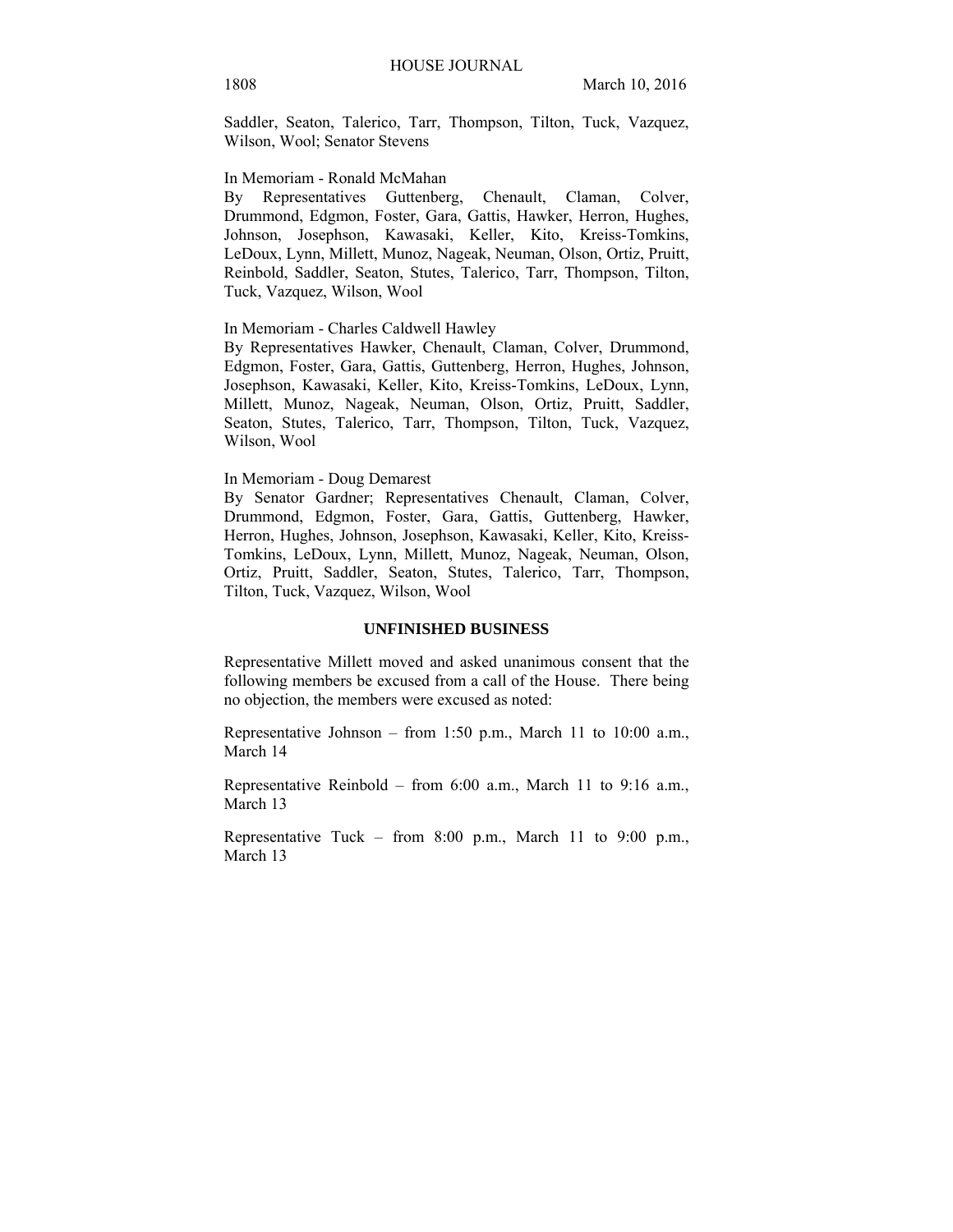Representative Kreiss-Tomkins  $-$  from 9:00 p.m., March 11 to 7:30 a.m., March 14

Representative Ortiz – from  $6:30$  a.m., March 12 to 9:30 p.m., March 13

Representative Claman  $-$  from 1:00 p.m., March 11 to 7:00 p.m., March 13

Representative Guttenberg – from 11:30 a.m., March 11 to 8:00 a.m., March 16

#### **HB 38**

Representative Munoz added as a cosponsor to:

# HOUSE BILL NO. 38

"An Act relating to the rapid response to, and control of, aquatic invasive species and establishing the aquatic invasive species response fund."

## **HB 49**

Representative Edgmon added as a cosponsor to:

HOUSE BILL NO. 49

"An Act relating to corporations, including benefit corporations, and other entities; and providing for an effective date."

## **HB 188**

Representative Munoz added as a cosponsor to:

# HOUSE BILL NO. 188

"An Act relating to financial accounts for persons with disabilities; relating to financial institutions; relating to property exemptions; relating to securities; and providing for an effective date."

## **HB 314**

Representative Colver added as a cosponsor to: